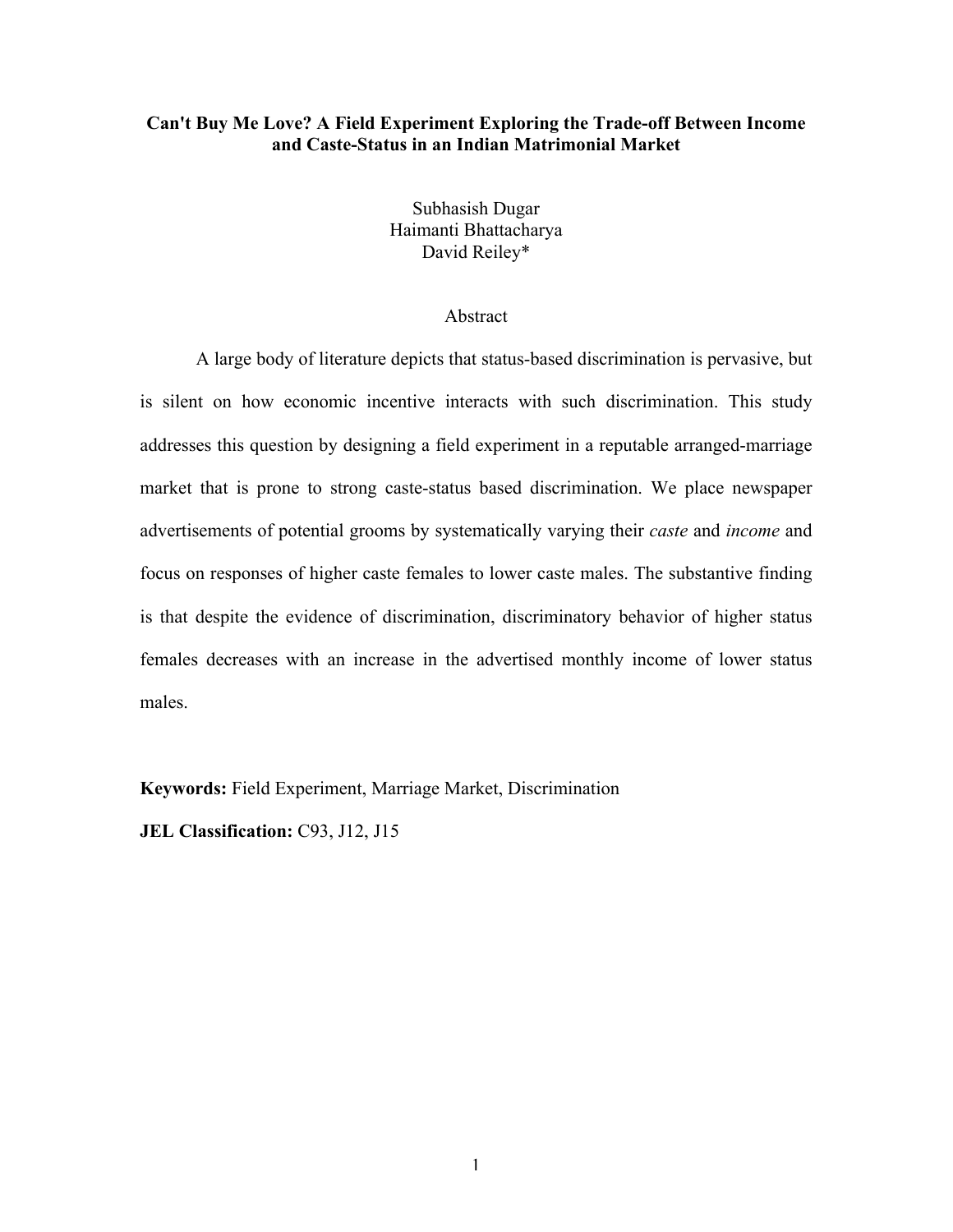## **1. Introduction**

The relationship between economic motive and observance of discriminatory social customs is hardly new to economists. This is implicit in the writings of Becker (1957, 1973, 1974) on discrimination and other social customs, and explicit in Arrow's essay (1972) on discrimination and Akerlof's work (1980) on the interactive relationship between economic incentives and discriminatory social customs. Since scholars like Becker, Arrow, and Akerlof have investigated the relationship between economic incentives and the prevalence of custom-based discrimination (of which status-based discrimination is an example), it is natural to consult the related empirical evidence on the impact of economic incentives on the extent of status-based discrimination. Surprisingly, the extant empirical literature is mostly silent on how economic incentives may directly interact with status-based discrimination.<sup>1</sup> This is atypical since one would be hard-pressed to find an issue as weighty as status based discrimination, yet our knowledge in this aspect remains oddly limited. Our study aspires to rectify this gap.

This study investigates *whether* and *what* magnitude of economic incentive can diminish the incidence of status-based discrimination by designing a controlled field experiment in an actual marketplace – a reputable *arranged* marriage market – that is

<sup>&</sup>lt;sup>1</sup> There are a few laboratory studies that focus on status-based discrimination. See Ball & Eckel (1998, 1996), Ball *et al*. (2001), and Mullen *et al*. (1992). There exist a number of laboratory experimental studies that focus on identity-based discrimination. See Anderson, Fryer, & Holt (2006), Bernhard *et al*. (2006), Bouckaert & Dhaene (2004), Charness *et al*. (2007), Chen & Li (2008), Croson *et al*. (2003), Fershtman & Gneezy (2001), Glaeser *et al*. (2000), Goette *et al*. (2006), and Haslam (2004). There are also audit tests, and field and natural experiments that have been conducted in various markets and countries to detect identity-based discrimination. Some of the representative references are Ahmed (2008a), Arai *et al*. (2008), Bertrand & Mullainathan (2004), Fisman *et al*. (2008), Fryer (2007), Goldin & Rouse (2000), Jowell & Prescott-Clarke (1970), Levitt (2004), List (2004), Riach & Rich (2006). See Riach & Rich (2002) for an excellent survey on field experiments on discrimination. See Heckman & Siegelman (1993) for a critique of audit tests. An extensive summary of the regression-based literature on discrimination is contained in Altonji & Blank (1999).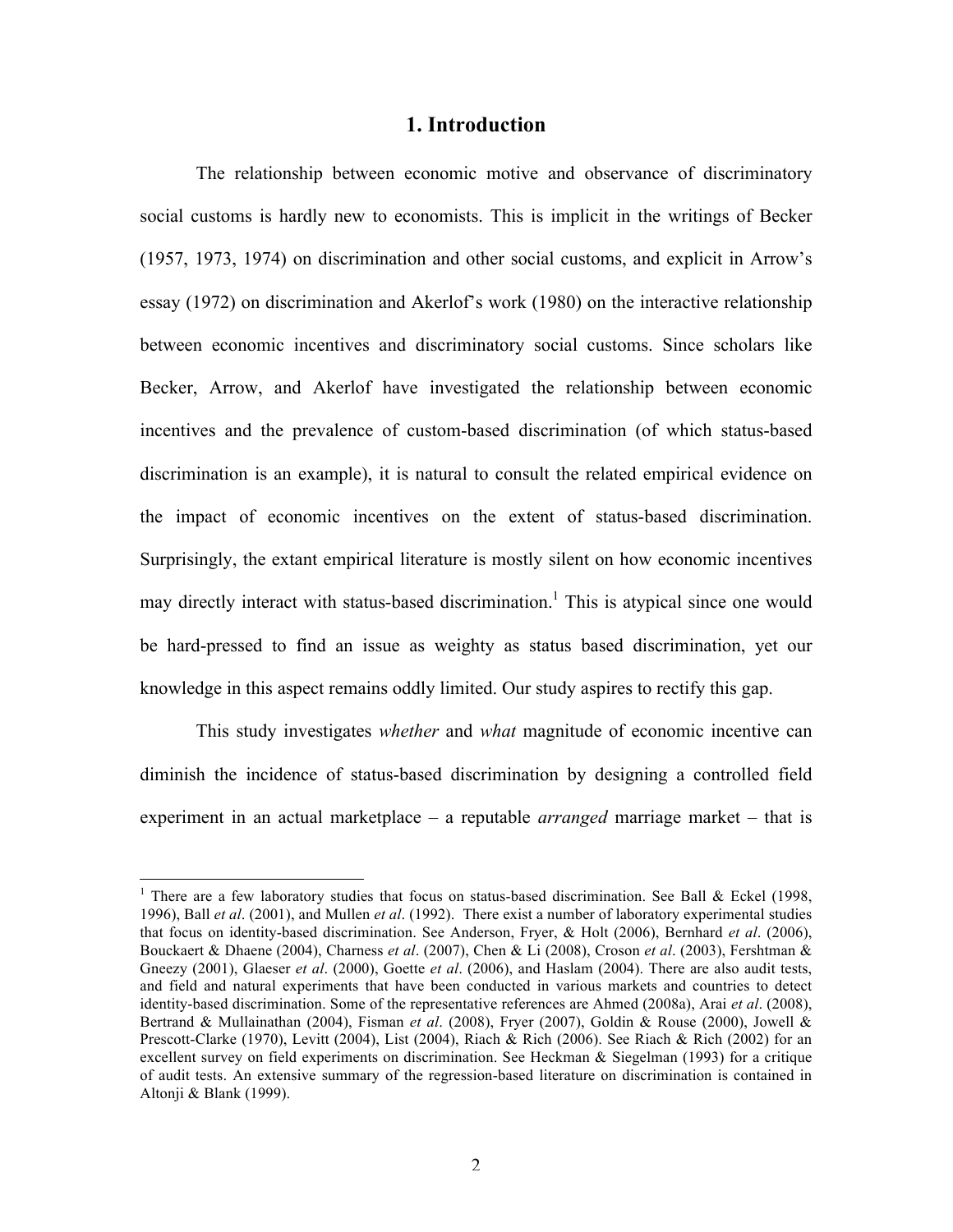conducted via newspaper advertisements. The existing literature suggests that this market might be especially prone to strong discriminatory mate-selection behavior based on social identity/status of an individual, where *caste* identity of an individual is an easily measured indicator of social status. The genesis of this discrimination can be attributed to a high-status female's concern for a decline in her social status if she engages in a marital relationship with a low-status male. Against this backdrop, we ask whether a low-status male could attempt to weaken this enduring form of discrimination by providing systematic economic incentive (in the form of high monthly groom incomes) to a highstatus female so that the former's marriage proposal receives preliminary consideration by the latter, conditional on both individuals' participation in this market.

The marketplace that we utilize is a well-functioning arranged marriage market, conducted via matrimonial advertisements in a widely circulated Bengali language newspaper. Marriageable males in this market typically advertise their *caste* and *income* information, among other attributes. After these advertisements appear in the newspaper, interested families contact the advertiser, mostly in form of detailed letters, expressing their interest in that advertisement. This provides a confidential and reliable measure of "first intent" of the interested party, in this case, females. Therefore, the conjunction of an exceptionally strong status-based mate selection behavior, a reputed market for arranged marriages, and an exclusive correspondence process furnish us with a unique opportunity to investigate the main research hypothesis of our study. To the best of our knowledge, this is the first field experiment that exclusively focuses on how economic incentives can influence status-based discrimination in an actual market. $2$ 

 $\frac{1}{2}$ <sup>2</sup> Hitsch *et al.* (2010) and Fishman *et al.* (2008) analyze racial preferences in the US matching markets and provide direct or indirect evidence of how much extra income a man from a specific race would have to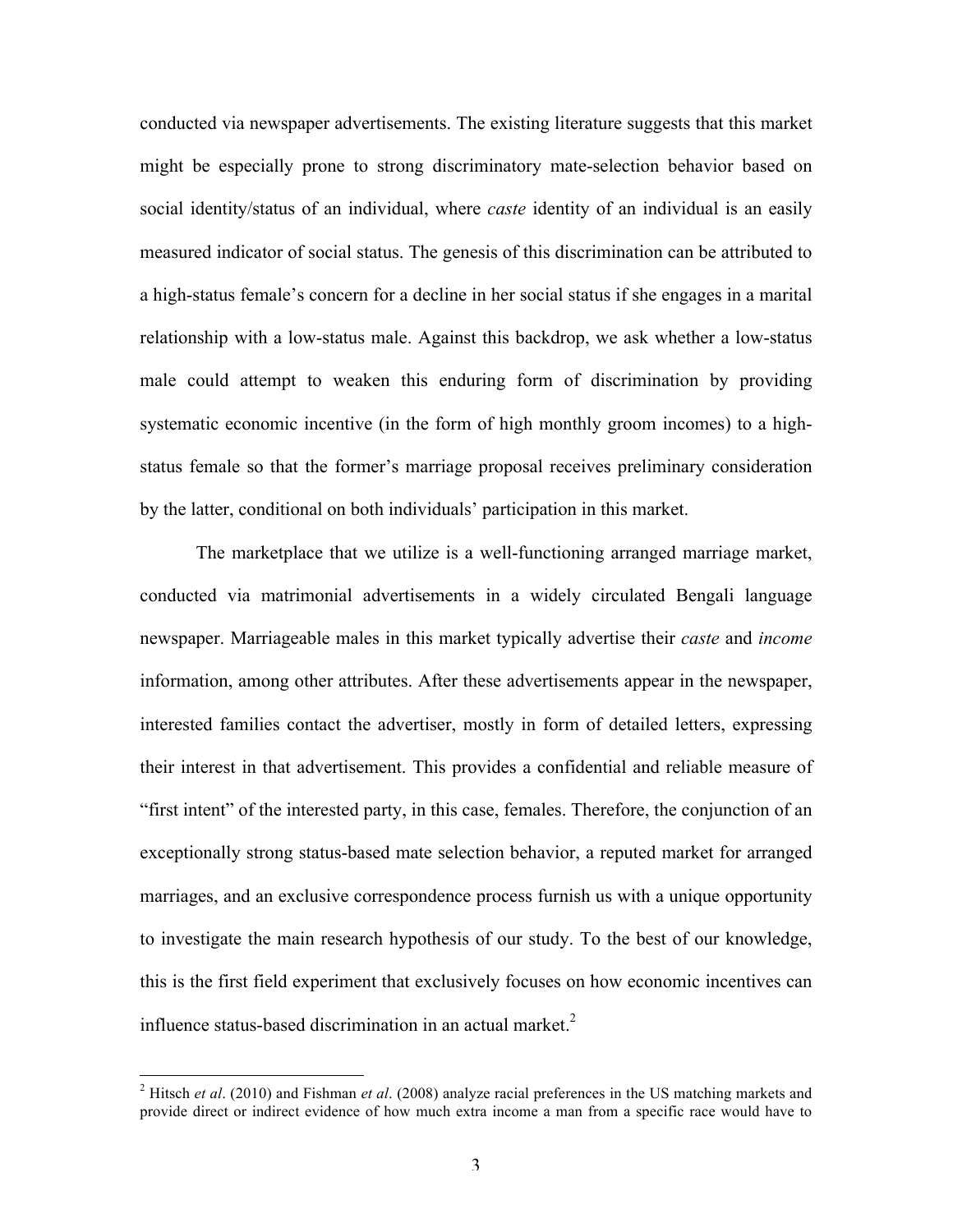In order to operationalize the experiment, we create nine unique matrimonial advertisements, each representing a fictitious groom type.<sup>3</sup> These potential grooms belong to one of the three blocks where each block contains three grooms from a given caste group. We vary the caste-status across these blocks. We consider three different caste groups - high, middle, and low, strictly ranked so in the study region. We vary the income features of grooms within a block. We consider three different monthly income levels (*i.e.*, high, medium, and low) that are considered feasible for each caste group in the study region. Furthermore, we randomly assign other characteristics relevant for this market, to all the potential grooms so that these features, on average, do not affect the behavior of responders. Thus, we construct nine groom advertisements that differ only

earn in order to get as many responses as a man from a different race. However, there is a clear difference between racial identity and caste-status. While we cannot rank racial identities, we can clearly rank castes in India on a well-agreed status hierarchy. In this sense, our study is the first one that estimates the trade-off between *status* and income.

We defer the discussion of how we constructed these advertisements until Section *3*. We recognize that the reader may have a genuine concern about the ethical aspect of our study. We like to address this concern here. First, in principle, we could shed light on our research question by using inter-group marriage registrar data in India, if available. However, with this approach we would not have access to the corresponding income data, and as a result we cannot test the trade-off between income and discrimination. This rules out the use of actual marriage data and necessitates a field experiment. Second, the project has received approval from the University of Calgary's Ethics Board. The board weighed the costs and benefits of the project and decided in favor mainly because of the perceived benefits of the project. While the experiment involves deception, we argue that since the rejection is anonymous and there exists a very low likelihood of a second-round call-back (because of a very high response rate for each "ad"), our methodology, therefore, does not seem to impose huge psychological costs (of not getting a second-round call back) on the responder pool. On the other hand, the benefit from this study is potentially enormous. Given the fact that the lower-caste people in India are subjected to a lifetime of discrimination and exploitation (see CHRGJ UN Committee Report, 2007 for details), we argue that the importance of investigating the issue at hand is significant. Moreover, given the main finding of the study that with increasing dose of economic incentives the extent of caste-based discrimination gradually diminishes, the study, therefore, provides much needed empirical support to the policies that aim to reduce the gap between income distributions of higher- and lower-caste groups in India. Third, the degree of deception involved in this experiment is much akin to that of the "audit studies" that attempt to place comparable minority and white actors into actual social and economic settings and measure how each group fares in these settings (see Heckman & Siegelman, 1993). We believe that our experiment has similar ethical tradeoffs as the literature on audit studies.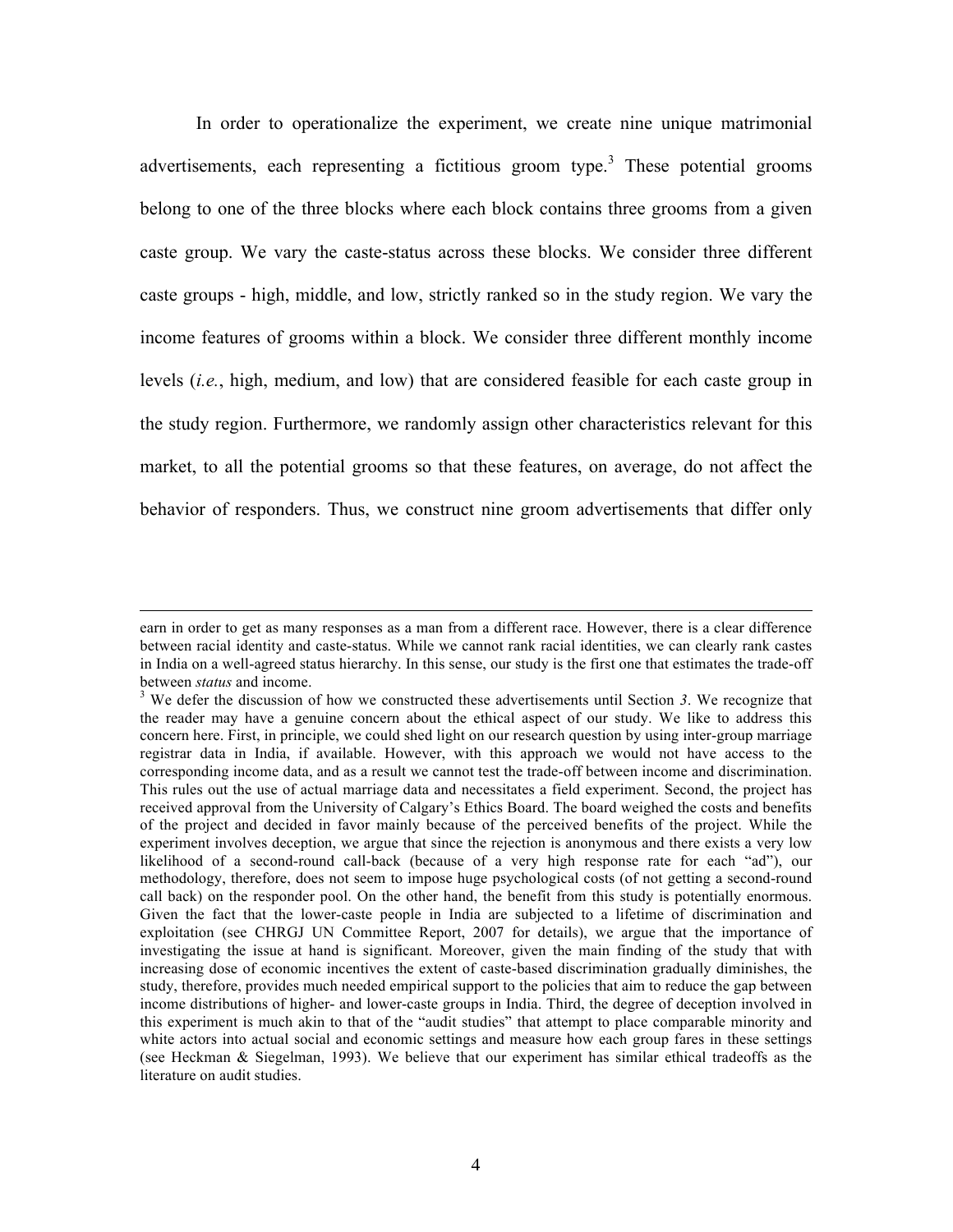either in terms of the advertised monthly income (within a block) or in the stated castestatus (across the blocks).

Status-based discrimination is said to arise in our context if responders from a given high-caste group send significantly lower number of responses to a lower-caste groom relative to their own-caste groom despite the fact that the own-caste groom is otherwise *observationally identical* to that lower-caste groom. If the number of responses from a high-caste responder group for grooms from a given lower-caste group increases considerably with an increase in the advertised monthly income of those grooms, then we contend that the bias based on social status can be reduced in the presence of sufficient income incentives provided by individuals from the biased group.

The data provide crucial insights into the relationship between this specific form of discrimination and economic motive. Our estimates reveal that the discriminatory behavior of females from a given high-status group in this market is strong.<sup>4</sup> However, the most intriguing finding is that with an increase in the advertised monthly income of grooms from a low-status group (who are otherwise observationally identical to each other), the response probability of a given high-status female responder group increases significantly. This finding extends major support to our key hypothesis that there exists substitutability between loss in caste-status and gain in terms of the groom-income on the part of higher-status females. However, the magnitude of increase in these response probabilities are quite small, as we find that per thousand Rupees increase in income of a

 $\frac{1}{4}$  Banerjee *et al*. (2008) provide complementary evidence on this matter. They test the predictions of a marriage market model using data from the same matrimonial market that we employ in our experiment. However, they do not *explicitly* investigate any potential trade-off that may exist between income and caste-status like we do by systematically controlling for grooms' income and caste features. Additionally, the groom income variable in their empirical analysis is a proxy computed from stated occupational categories of grooms (in their interview data set 74% of the male advertisements do not report income).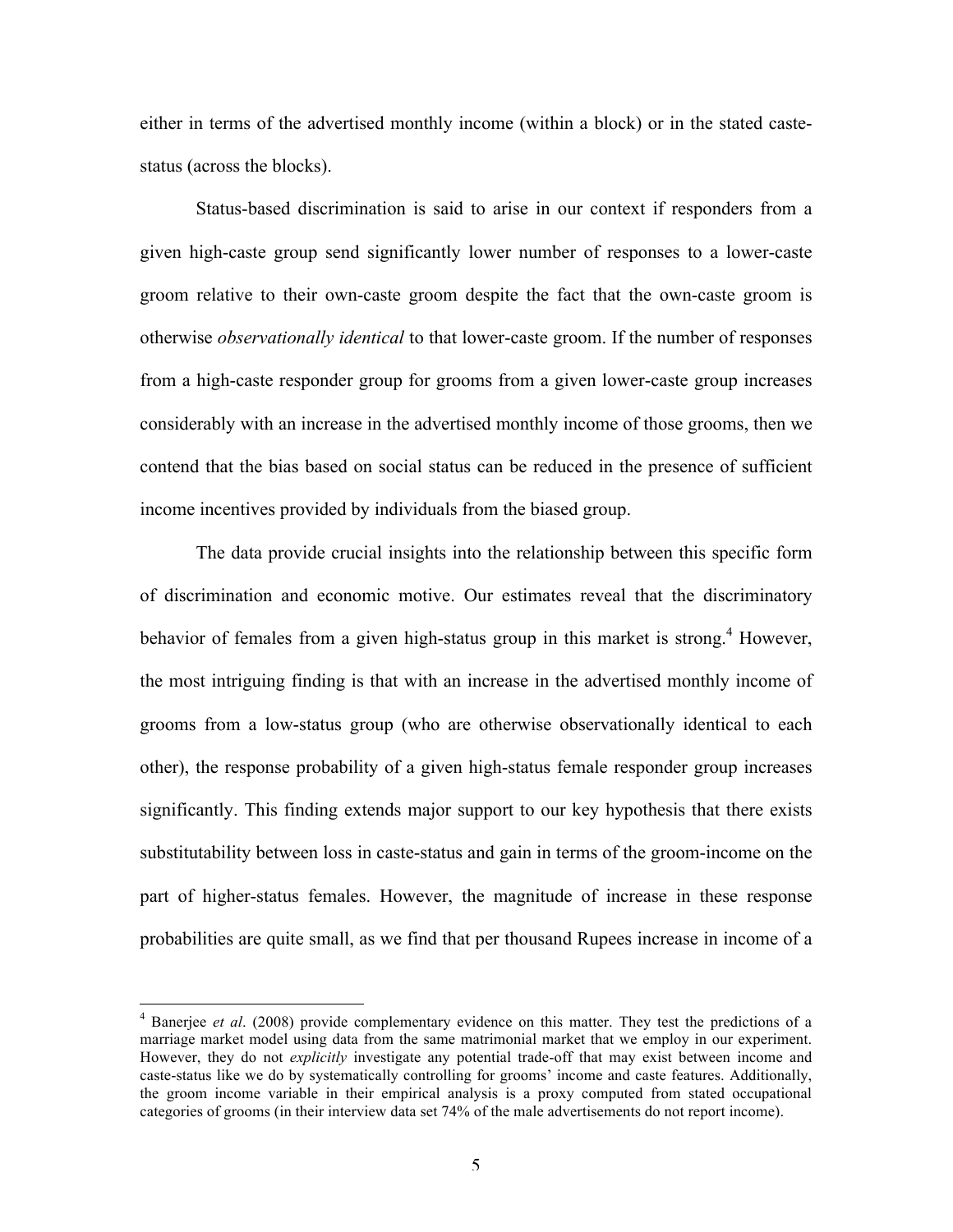lower-caste groom increases the probability of a higher-caste response between 0.2% to 0.5%. These low probability figures imply that the amounts of additional monthly income that lower-caste grooms need to offer to higher-caste responders to completely offset the discriminatory response patterns are enormous and according to our estimates they lie in the range of approximately Rs. 17000 to Rs. 49000.

The next section provides a short background of the Indian caste system and the specific arranged marriage market. Section *3* lays out the experimental design. Section *4* presents the results, and sheds light on the potential shortcomings of our study. The last section concludes.

## *2.* **The Caste System and the Matrimonial Market**

### *The Indian Caste System*

The Hindu society is historically divided into four main mutually exclusive, hereditary, and rankable caste groups, and the caste of an individual is a prominent indicator of his/her social status (Deshpande, 2000; Rao, 1993; Scoville, 1991; Dumont, 1970). Caste in English translates into two different concepts – the *Varna* and the *Jati*. The four distinct Varnas or castes that are mutually exclusive, hereditary, endogamous, and occupation-specific are: the *Brahmins* (priests), *Kshatriyas* (warriors), *Vaisyas* (traders & merchants), and *Sudras* (those engaged in menial jobs). However, the operational category that determines the modern social code is the Jati (Deshpande, 2001). Jatis, a mere subsets of the Varnas, are also castes and share the basic attribute of the Varna. In reality, Varnas provide a scale of status to which Jatis try to line up themselves, and Jati refers to the specific community to which an individual is required to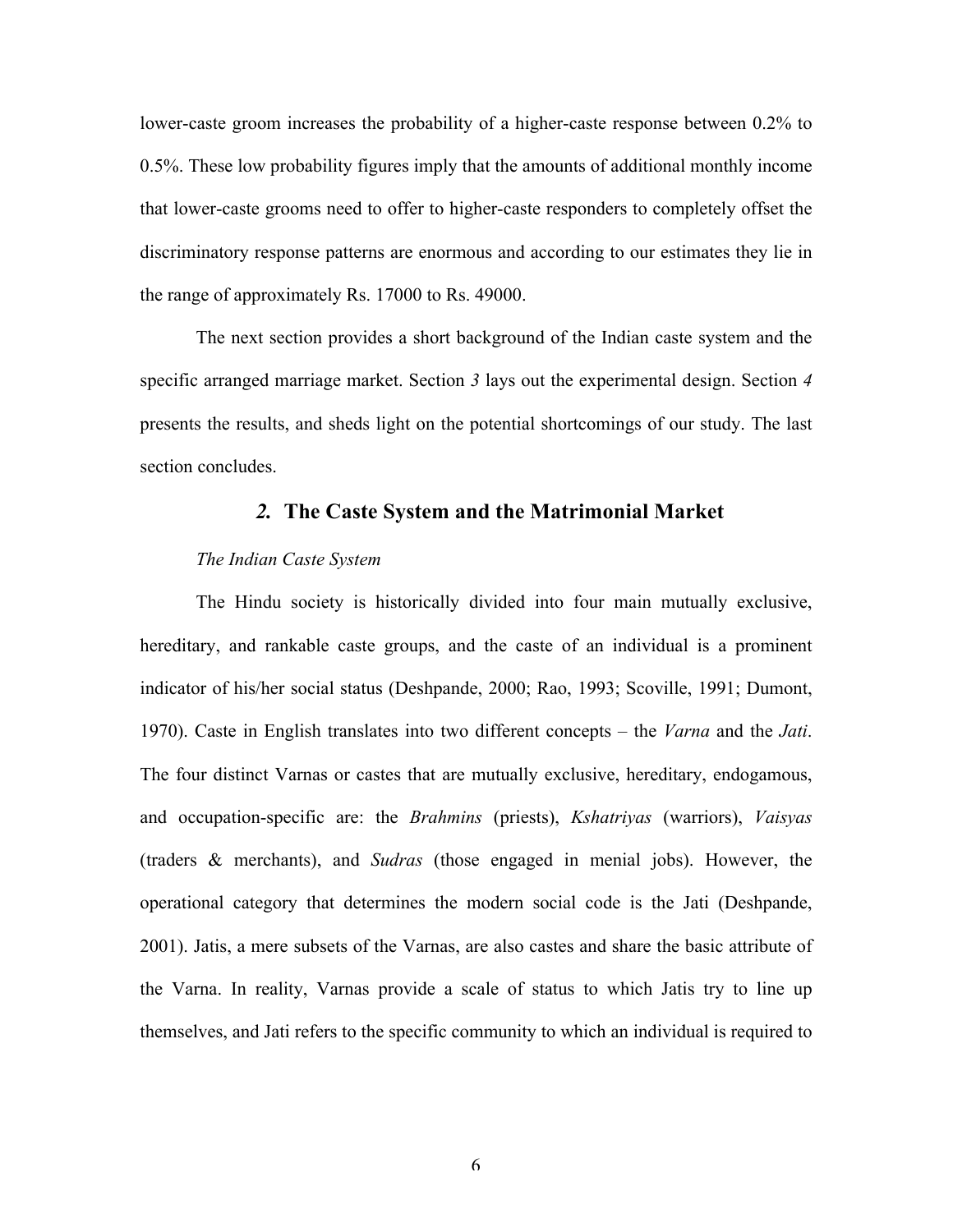be married and forms an individual's social identity. As a result, we use the term caste in the sense of Jati as opposed to Varna in the remainder of this study.

The available empirical research on Indian marriage practices indicates that intercaste marriages are nearly nonexistent (Munshi & Rosenzweig, 2009; Chowdhry, 2004; Anderson, 2003; Jauregui & McGuinness, 2003; Deolalikar & Rao, 1998; Driver, 1984; Reddy & Rajanna, 1984).<sup>5</sup> For an upper-caste Hindu female, there exists a strong disincentive to marry a lower-caste male since husband's caste determines that of the wife and children. Thus, upper-caste females would experience a decline in their castestatus if they were to marry lower-caste males (Rao & Rao, 1980; Avasthi, 1979). An upper-caste male, in contrast, does not experience a loss of his caste membership even if he marries below his own caste. Even though lower-caste females have incentive to marry up, they face harsh pecuniary and non-pecuniary punishments if married up.<sup>6</sup>

Even though economic growth has weakened the direct link between caste and occupation in modern times, caste affiliation still continues to be a reliable descriptor of economic and social discrimination, even in economically and culturally progressive Indian states (Deshpande, 2001, 2000).<sup>7</sup> Inability of economic progress to break the

 <sup>5</sup>  $<sup>5</sup>$  Apart from the documented evidence, a survey conducted in 2006 by the CNN-IBN (the Indian subsidiary</sup> of CNN) found that a whopping 74% of respondents think that inter-caste marriages are unacceptable. Additionally, the same survey found that more than 72% of Indian parents think that parents should decide about children's marriage.

<sup>&</sup>lt;sup>6</sup> There exists a clear incentive for lower-caste females to marry upper-caste males to gain caste-status since husband's caste determines that of wife and children. Anderson (2003) formulates a theory in this regard that shows that in caste-based societies, an increase in wealth dispersion leads to an increase in dowry payments, whereas in non-caste-based societies similar increase in wealth dispersion has no real effect on dowry payments. Rao (1993) provides a "marriage squeeze" argument to explain the rising price of husbands in modern India, and supports his argument with survey data. One can argue that lower-caste females may also discriminate against higher-caste males depending on the status difference. However, we do *not* focus on this aspect of discrimination here because we would not get a clean measure of the tradeoff on the part of lower-caste females due to the fact that the intrinsic incentive for lower caste females' to marry up is confounded with the monetary incentive (in forms of monthly groom incomes) of marrying up.

<sup>7</sup> There is a striking similarity between the "aristocratic equilibrium" derived in Cole *et al*. (1992) and the strong segregation observed in the Indian marriage markets. Cole *et al*. analyze a matching institution in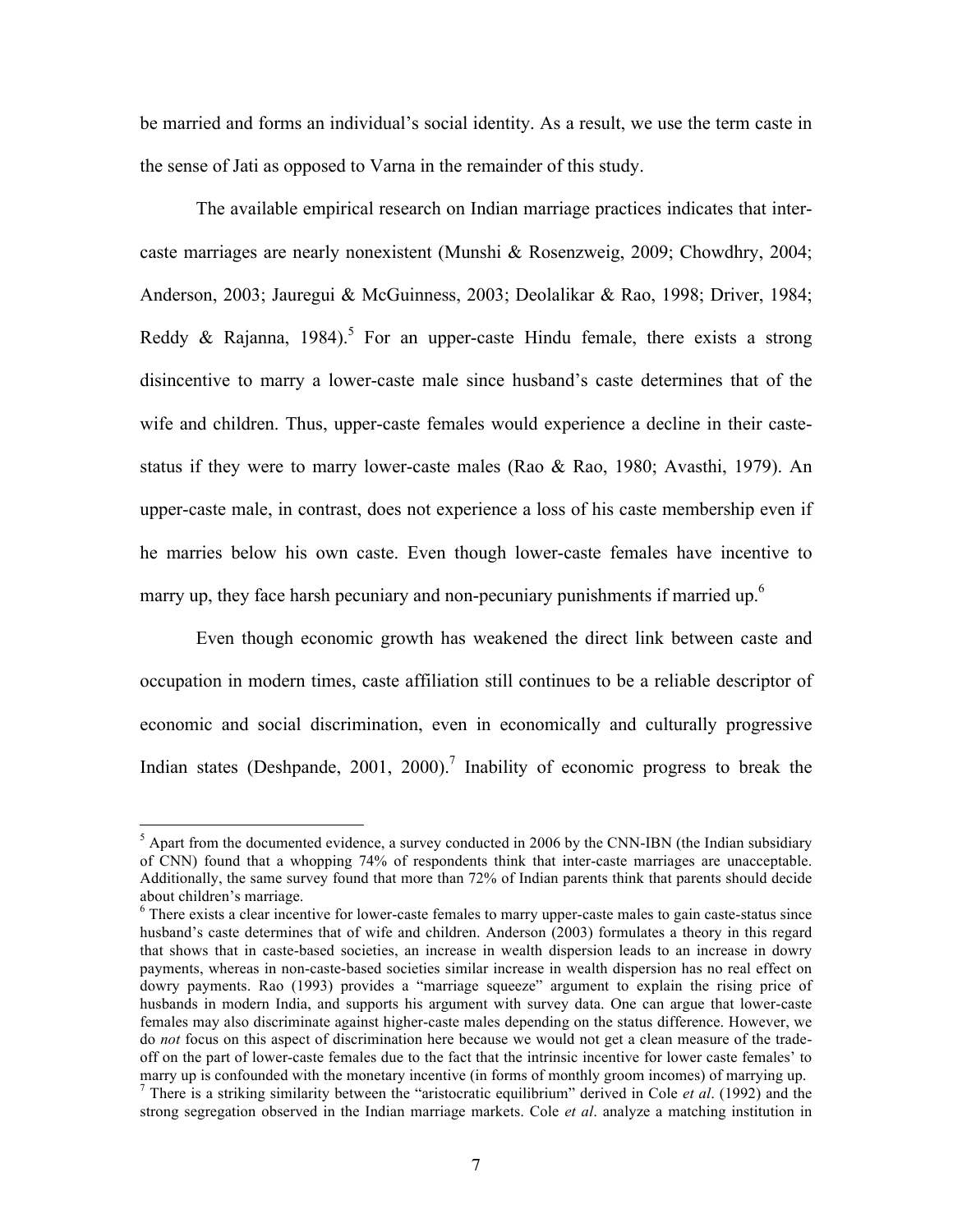caste-hierarchical equilibrium in the Indian marriage market is due to various factors. Munshi & Rosenzweig  $(2009)$  report evidence that there exists a clear tension between the social pressure to engage in intra-caste marital relations and informal economic security provided by own-caste group, especially in the absence of easy access to credit markets. Apart from social sanctions, the children of the inter-caste couple inherit the caste of the father and in reality tend to be discriminated against in various spheres of life. Thus, inter-caste marriages may occur at the cost of offspring's future status.

#### *The Newspaper Matrimonial Market*

Newspapers have long provided an effective channel through which individuals search for marriage partners in India and elsewhere (Ahuvia & Adelman, 1992; Lynn & Bolig, 1985; Reddy, 1978). A majority of the leading dailies in India publish several columns of matrimonial advertisements on a particular day of the week (usually in a weekend edition). We make use of a major Bengali language newspaper that boasts of a million-plus readership throughout India. Mostly, parents of marriageable sons or daughters place these advertisements. On an average, 1000 matrimonial advertisements are published in every Sunday edition of this newspaper. While advertisements are placed by both sides of the market, "grooms wanted" advertisements constitute approximately 63% of all advertisements posted. The newspaper charges on the basis of the total number of words put in an advertisement. Therefore, advertisements are very precise even though there is no prescribed format to follow. The characteristics most commonly

which an aristocratic equilibrium emerges where both men and women marry based on "social status" (an exogenously assigned rank, which is inherited from father to son as long as a man of a certain rank in status marries a woman of the same rank) rather than on the man's income and the woman's non-storable endowment (*e.g.*, beauty). The equilibrium is sustained by the fear that the offsprings of mixed-rank couples will lose their status. Akerlof (1976) also builds a model to show that if the punishment of becoming an outcaste is large, then the system of caste will be held in equilibrium. A vivid account of marriage customs in India can be found in Hutton (1961).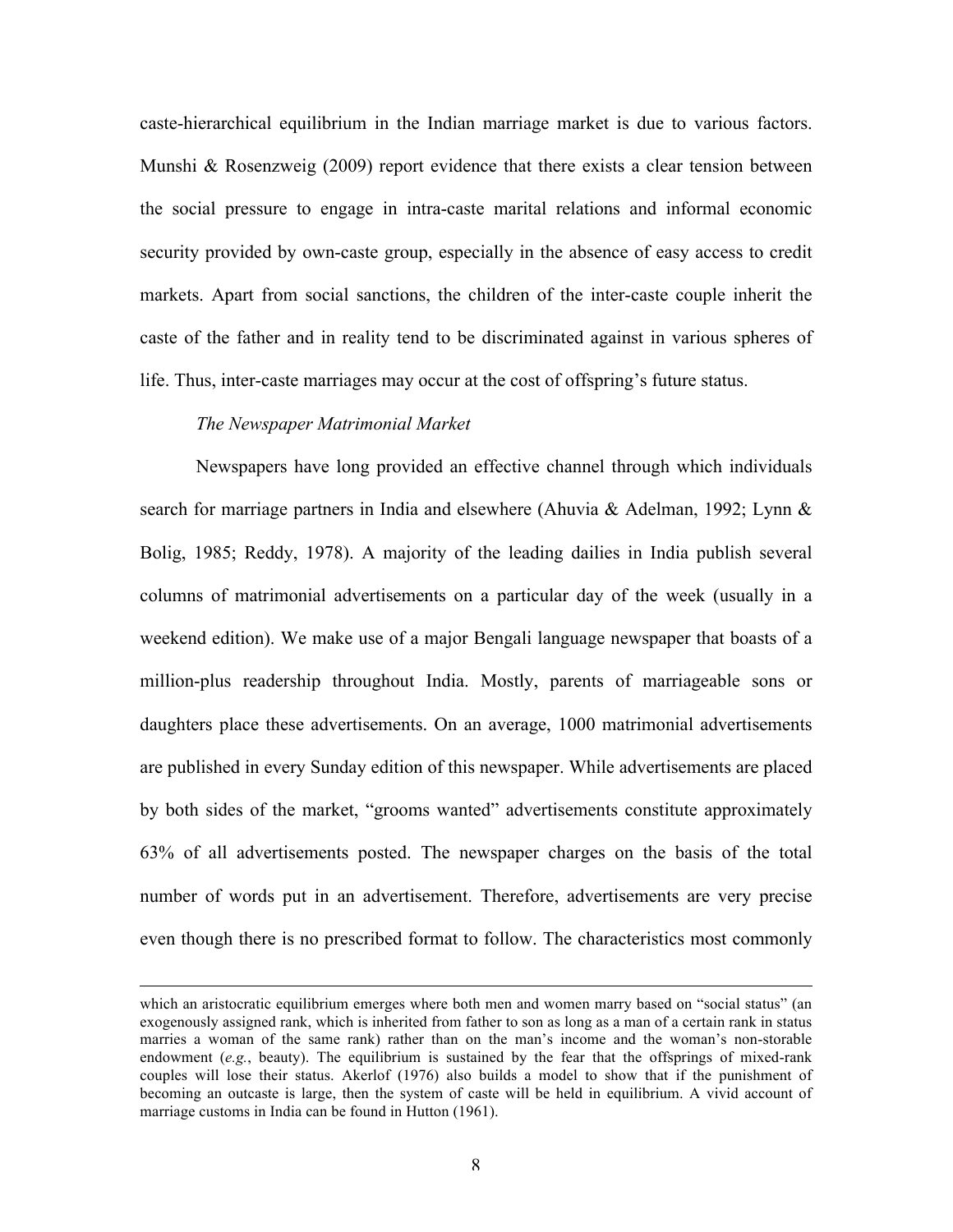mentioned are caste, age, height, education, occupation, income, physical appearance, and financial status of a family.<sup>8</sup> The average cost of inserting a typical advertisement is somewhere between \$18- \$25 (Rs. 900 – Rs. 1200). Advertisements from a specific caste or sub-caste group are generally clubbed together in both the "brides wanted" and "grooms wanted" sections of the newspaper.

Once a family, on behalf of a male or a female identifies potential matches, they contact the advertiser either by calling a phone number provided in the advertisement, or by sending a letter to a unique PO box number that is assigned to the advertiser by the newspaper. After around two weeks from the date of publication of an advertisement, the newspaper delivers, at a nominal fee, packets of responses to the physical address of the advertiser on a regular basis until the flow of responses finally tapers out. In the absence of any appropriate measure, the success of an advertisement can typically be measured by the number of responses/letters an advertisement receives.

Mostly guardians of potential brides or grooms send in these responses. These letters generally come in the form of postcards, in-land letters (available from a typical Indian post office), and envelopes. The average cost of sending a response is Rs. 5.25 (equivalent to \$0.11), calculated from our data. A typical female response includes information such as caste, age, height, education level, occupation, skin complexion, looks, number of siblings, family size, parents' occupations, if any of the parents is not alive, and sometimes a short description of family wealth.<sup>9</sup>

 <sup>8</sup> <sup>8</sup> The literature on discrimination in marriage markets identifies two important determinants of female mate selection behavior: identity (mainly race) and income of a potential mate (see, Fryer, 2007; Levin *et al.*, 2007; Fisman *et al.*, 2006; Hitsch *et al.*, 2006).

<sup>&</sup>lt;sup>9</sup> One may suspect that the description of self-reported characteristics that advertisers/responders in this market claim to possess may suffer from widespread misreporting, and as a result one would have little faith in the quality of the data. However, the manner in which this market functions may discard such a doubt. After the first round of contact, if both parties still remain interested in each other then they decide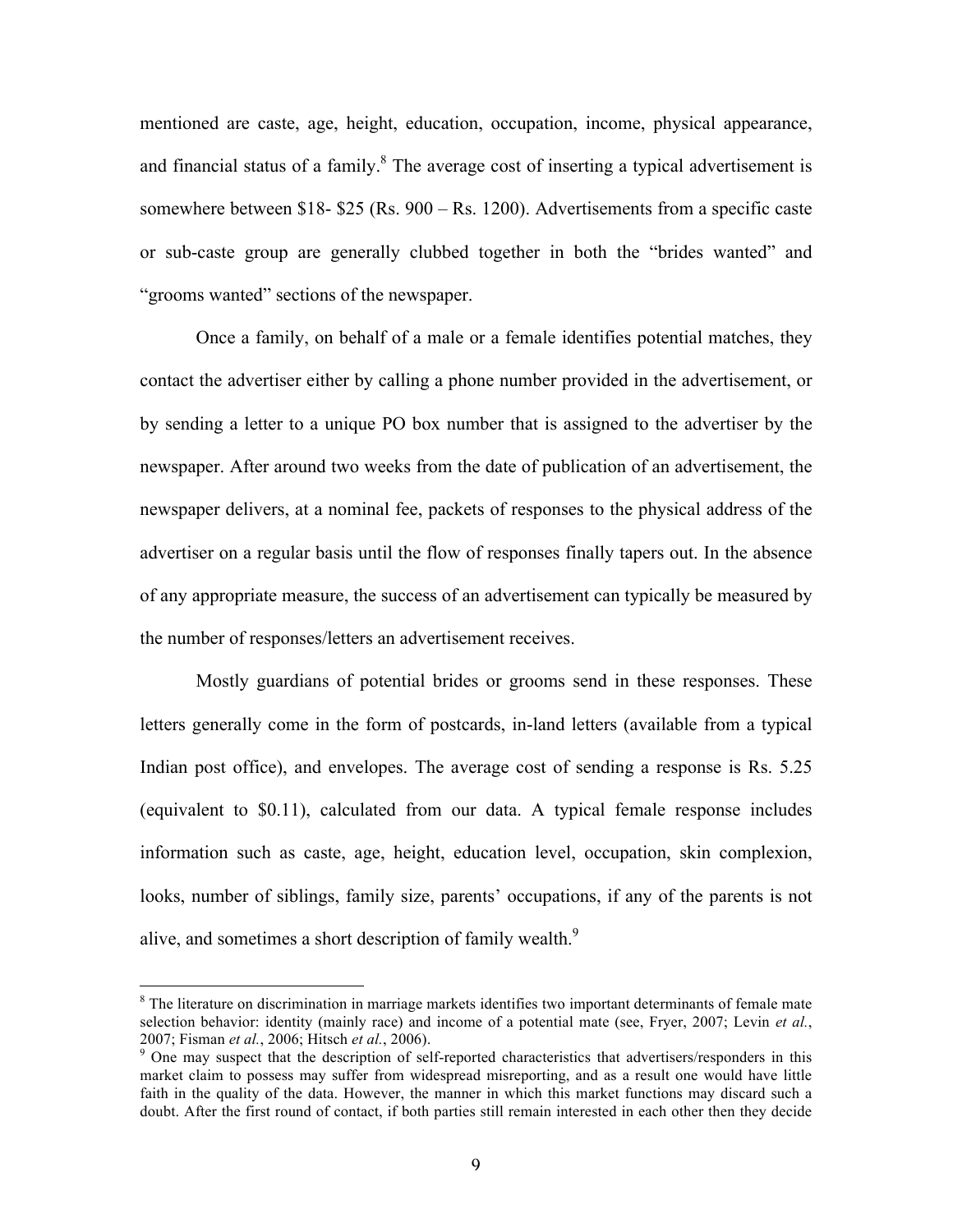One may be concerned that individuals who post these advertisement are somehow 'different' from the population at large, and therefore this market may be subject to an adverse selection problem. However, the use of newspapers as a medium of mate selection in India is very widespread. The newspaper that we use for our study has been carrying these advertisements more than hundred years and it is the most widely prestigious newspaper in India in that language, Also, the fact that parents place in these postings for their marriageable children suggests that these are far more serious in nature than the "personal" advertisements that seek for casual short-term relationship. (See Lynn & Bolig, 1985, Austrom & Hanel, 1983 for comprehensive evidence on this issue).

## *3***. Experimental Design**

We post matrimonial advertisements for fictitious grooms in the 'brides wanted' category of a leading Bengali language newspaper that has been publishing matrimonial advertisements (both 'brides wanted' & 'grooms wanted') for decades in the state of West Bengal, India. The primary focus of the design is to systematically vary the groomcaste and groom-income attributes in these advertisements. The responses to these advertisements will facilitate answering our research question of how the caste status and income attributes of grooms affect the initial responses of potential brides. In order to parsimoniously vary the caste and income attributes of the grooms, we employ a 3X3 design to create nine unique advertisements i.e. we consider three caste groups and three income levels, which provides us nine unique combinations of caste and income

 $\overline{a}$ 

to meet at a mutually agreed place to further discuss other details, and introduce the potential bride to the potential groom. Since the costs of posting or writing a reply to an advertisement and arranging for a meeting are far from trivial by the Indian standard, and false reporting behavior is supposed to lead to a rejection if identified during later meetings, we would expect negligible incidence of misreporting in this market.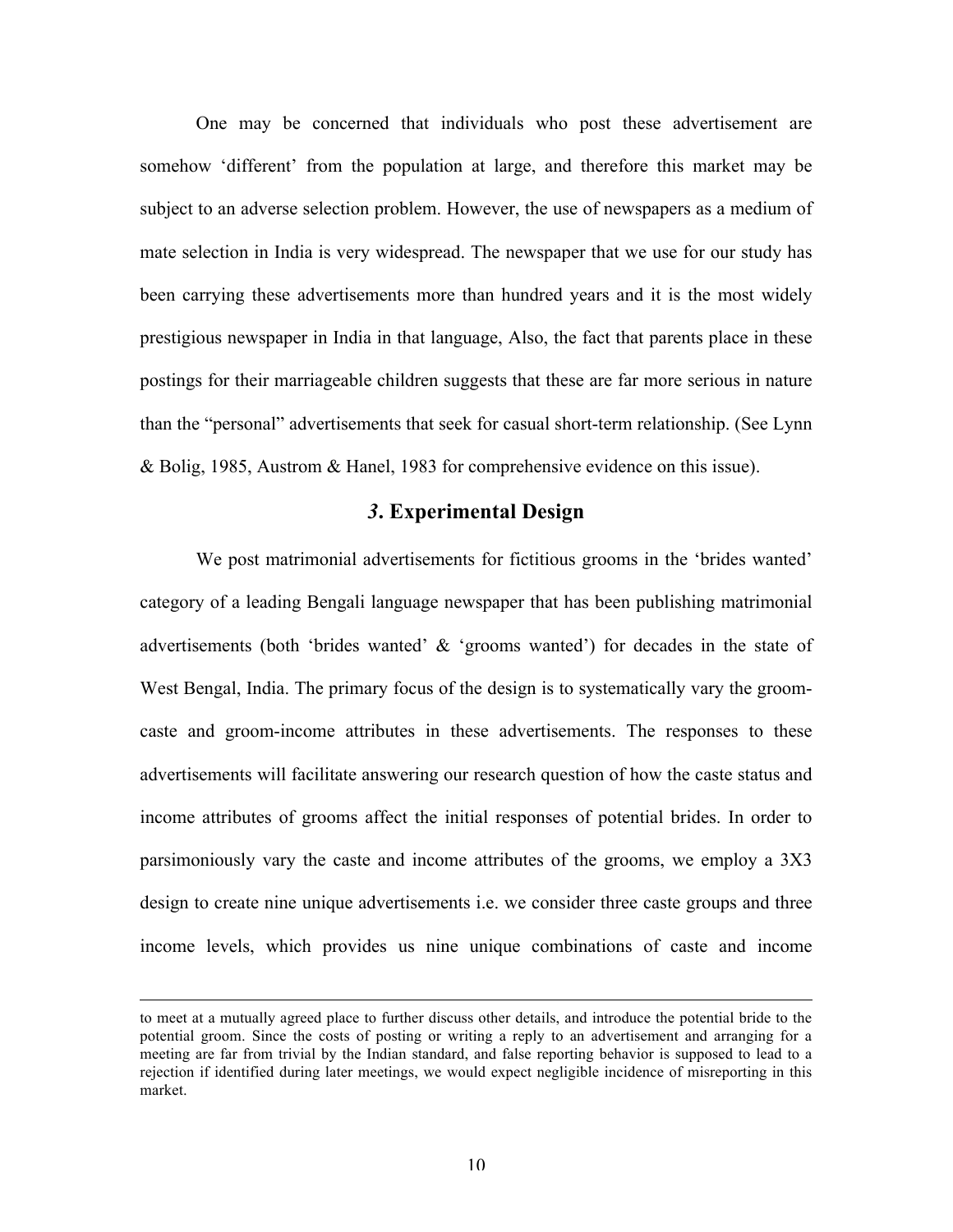attributes of the grooms. We randomly assign the other groom attributes, with negligible or no variation, to all the advertisements so that these features on average do not affect the behavior of responders. Thus, we construct nine groom advertisements that differ either in terms of the monthly income or in the caste-status. Finally, adopting the correspondence test methodology (see Bertrand & Mullainathan, 2004 for one such application), we post these nine advertisements in two different editions of the same newspaper with sufficient time gap to allow for heterogeneity on the demand side. Hence, we post a total of 18 advertisements in the newspaper and measure the number of initial responses in the form of letters received from prospective brides' families for each of the nine groom types.

#### *Construction of the Advertisements*

The choice of the caste groups for the advertisements has two vital requirements. First is the identification of caste groups for each of which a considerable number of "brides wanted" advertisements appear in a typical edition of the newspaper. Second, each chosen caste group should be sufficiently distinct from the others along the castestatus hierarchy, which will induce desirable level of caste variation in the design. For this purpose we consulted the broad Jati classification system (See Table 1) available for the state of West Bengal (Risley, 1892; Bose 1958). Based on this system, we identify the following three caste groups: *Brahmin*, *Kayastha*, and *Scheduled Caste*. These groups satisfactorily meet the two requirements mentioned above. The three chosen caste groups follow a strict societal rank in the state (Harlan  $\&$  Courtright, 1995) and have been documented to practice endogamy so far as arranged marriages are concerned (Gangopadhyay, 1964). Given that these caste groups also share similar cultural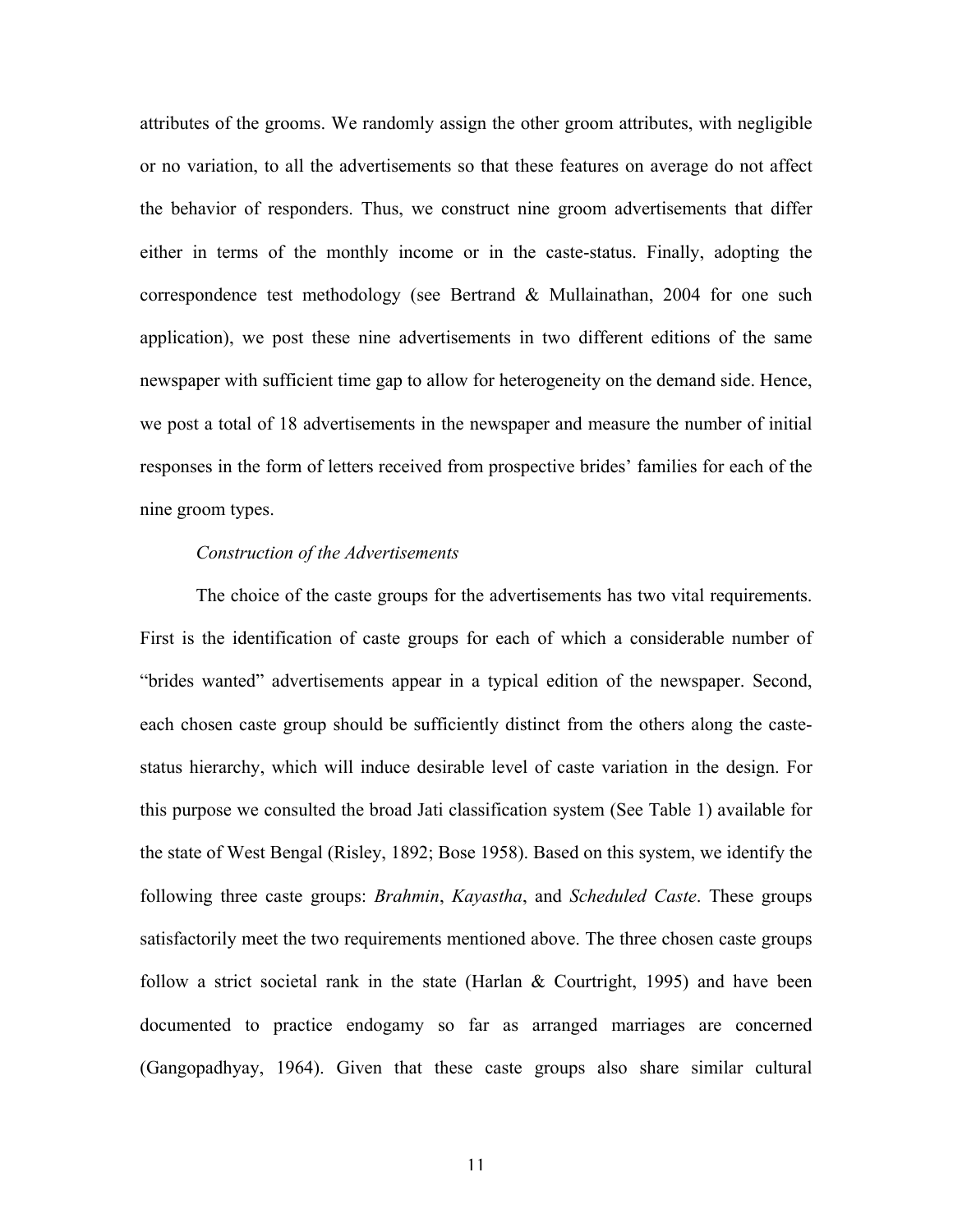backgrounds and social behavior in the study region in present times, it cannot be argued that individuals continue to marry within their caste simply because they have a strong preference for partners with the same cultural background and characteristics. From now on, we will refer to these three caste groups, *Brahmin*, *Kayastha*, and *Scheduled Caste*, as the high caste (HC), the middle caste (MC), and the low caste (LC), respectively.

The next requirement for the advertisements is that they must be representative of the ones that actually appear in the newspaper. To achieve this goal, we collected 2777 actual advertisements posted on behalf of potential grooms seeking responses from prospective brides from various randomly selected editions of the same newspaper over a course of four months in 2007. We restricted our attention to advertisements that correspond to the three chosen caste groups. Table 2 reports the summary statistics of our collected data, by each chosen caste group.

The analysis of the actual advertisements provides us with a realistic estimate of the mean monthly income of a potential groom to which we can anchor the income figures that we use for the fictitious grooms. The aggregate mean monthly income in the collected data is Rs. 15,858 (45% of all male postings mention an income figure). Whenever applicable, self-reported annual earnings were converted into a monthly figure. As expected, the self-reported mean monthly income positively correlates with the societal rank of a caste group in the study region. In addition, the monthly income for each caste group displays a high degree of variance. If we did not find, for each caste group, actual advertisements with considerable income variation, then our postings with sufficiently high or low monthly income figures (a key treatment variable) would have appeared quite unrealistic. Based on this information, we choose the following three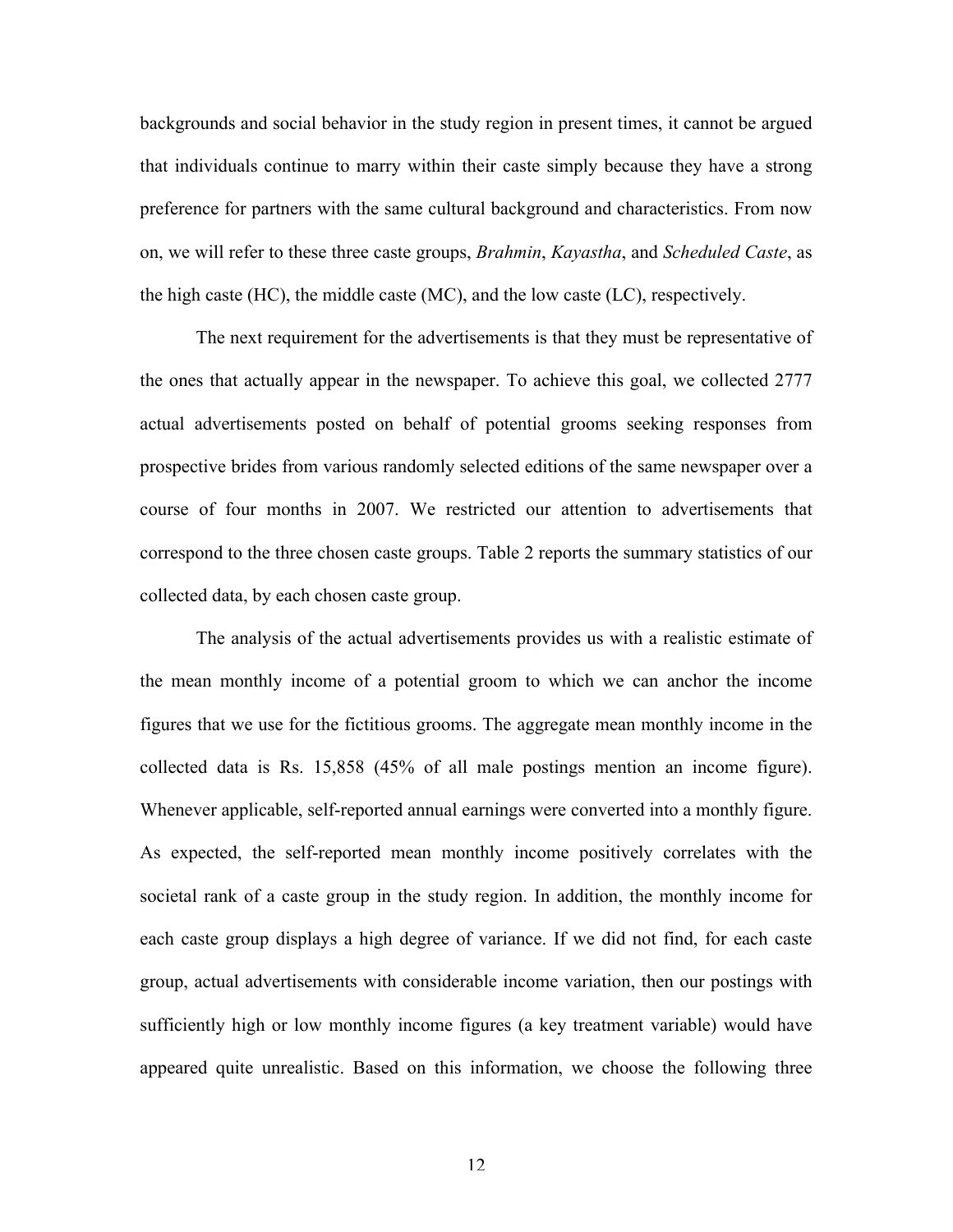monthly income figures – Rs.35,000 (high income, HI), Rs.15,000 (medium income, MI), and Rs.7,000 (low income, LI) for our potential grooms. We assign these three income figures to the three potential grooms from a given caste group, one for each.

Next, we focus on the other groom characteristics for constructing our ads. The average age and height for potential grooms in the collected data are 32 years and 65 inches, respectively. The average age and height for each caste group do not differ much from the respective averages. In the light of this information, we restricted ourselves to three different age and height figures  $(30, 31, 32)$  years for age & 64, 65, and 66 inches for height), and randomly assigned them to the three potential grooms from a given caste group, one for each. In the collected data, a surprisingly high percentage of potential grooms hold a government job (about 80% of the collected "brides wanted" advertisements mention a governmental job). Moreover, 89% of these postings do not disclose the specific nature of the government job. As a result, we restricted ourselves to this particular occupational category, and assigned this occupation to each of the nine grooms without specifying further details about the nature of the job. Approximately 79% of the collected advertisements mention an education degree, and 71% of these specifically mention the field in which the degree was obtained (*e.g.*, B.A., B.Sc., B.Tech., M.A. etc.). However, for our advertisements we only mentioned the name of a degree (*i.e.*, Masters or Bachelors) without specifying the field of study. We did not want responders' preference for degrees in a particular field to affect their response behavior. Due to a positive correlation between educational achievement and earnings, we assigned a Masters degree to the MI and the HI grooms, and a Bachelors degree to the LI grooms. We decided not to mention any other physical characteristic of the grooms to prevent any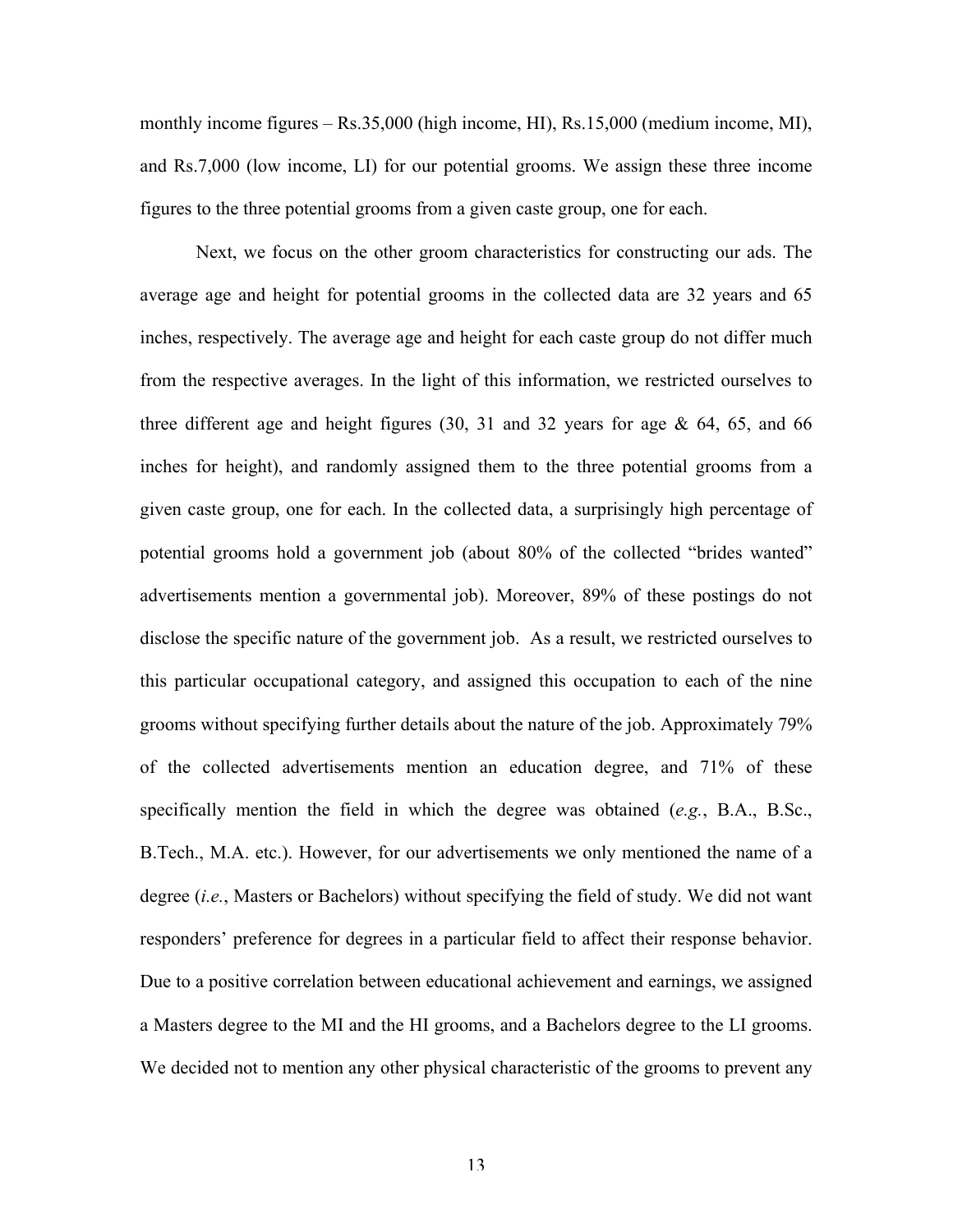subjective consideration.<sup>10</sup> Finally, a small percentage of advertisements in the collected data mention "Caste no Bar", expressing their intent to marry outside their own caste. Our advertisements did not mention this and simply mentioned "bride wanted". The newspaper office assigned a PO box number to each advertisement when they were submitted for publication. About 55% of the collected "brides wanted" advertisements provide a PO box, while 42% mention a phone number. We did not mention a phone number or an email address in any of the advertisements. This ensures confidentiality on our part. We did not find any major differences between the characteristics of the postings (that we collected) that included a PO box number and those that did not.

### *Why West Bengal?*

West Bengal is one of the few states in India that has an impressive socio-political history. The state boasts of considerable achievements in the spheres of land reform, education (69.22% literacy rate, The Census of India, 2001), and has witnessed strong social and working class movements with strong anti-caste emphasis. According to Deshpande (2001), West Bengal is in the middle of the spectrum in terms of the absolute economic deprivation of scheduled castes (SC), who are at the bottom of the caste ladder – LC in our design; however in terms of the inter-caste economic disparity (SC versus 'others'), it is one of the states with the least disparity. In case of a state with very high inter-caste economic disparity, an income of Rs.35,000 for an LC groom would be viewed as an outlier or unrealistic. Since inter-caste disparity in West Bengal is at a relatively low level, this allays any such concern. Thus, the low inter-caste economic

 <sup>10</sup> Fisman *et al*. (2006) and Hitsch *et al*. (2006) find strong evidence that physical attractiveness of individuals play a crucial role in influencing the mate selection process.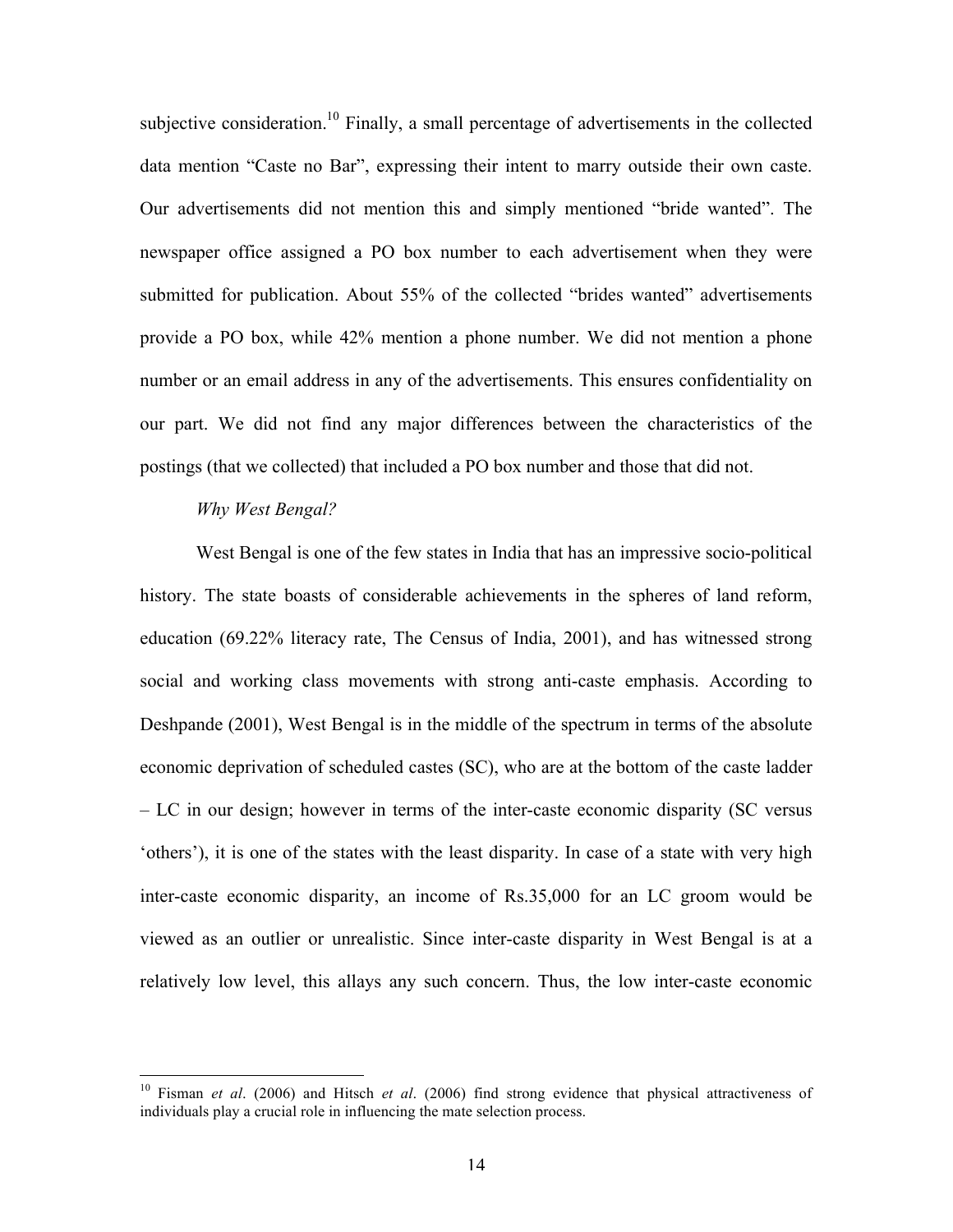inequality documented for this state adds an important touch of realism to our advertisements, and at the same time makes the trade-off technically more feasible.<sup>11</sup>

### *Measuring Responses to Advertisements*

After two weeks from the date of publication of each batch of advertisements, the newspaper delivered the packets of responses to our physical address on a regular basis until the flow of responses finally tapered off. There was no scope for the responders to contact us directly. The responses were mostly in the form of detailed letters from guardians of the potential brides. Before describing the method for sorting out the letters, we argue why it is realistic to assume that a potential bride's family might have glanced through all the advertisements posted by us for that caste category. As mentioned earlier, advertisements are grouped under various caste and sub-caste headings, and the number of advertisements listed under each category is relatively small. Therefore, a potential bride's family, interested in males from a given caste group, can easily browse through all the advertisements posted under that caste/sub-caste category without spending a great deal of time, which in turn implies that the search cost of a family looking for a match should also be reasonably low. Therefore, it is safe to assume that a responder's reply represents a "revealed choice" on her part.

The letters were coded in the following way. To determine whether a responder and the male for whom she had written are from the same caste or not, we proceeded in

 $11$  One might argue that given the above profile of the study region, West Bengal appears to fulfill several of the conditions that would be presumably needed to support our income-caste tradeoff hypothesis and thus our conclusion may be biased. We seek to contest this view. The predominant perception in the related literature is that the caste hierarchy is so deeply entrenched in the Indian marriage practices that there may not exist any substitutability between the caste status and other matrimonial attributes. If this is indeed a true picture of the reality, then it is rather unlikely to obtain any support for our research hypothesis. The objective of this study is to test if caste-based discrimination can at all be weakened by economic incentive in the most favorable set up. Failure to find evidence in support of our hypothesis in such a favorable state would only imply that there exists little or no hope about the ability of economic progress to overcome the caste-based discrimination, at least, in the sphere of marital choices.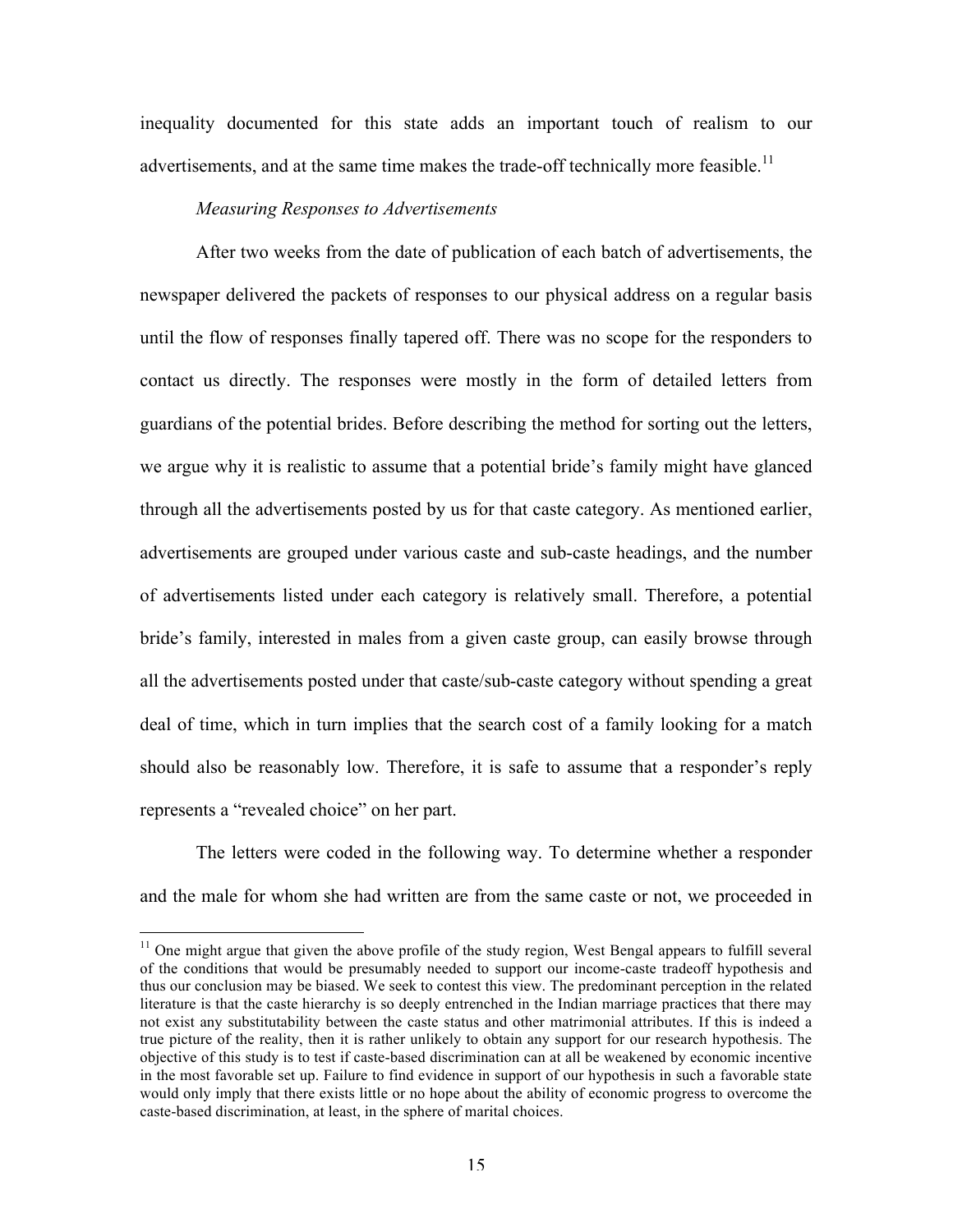the following manner. If the main caste was explicitly mentioned in the letter (without any mention of the sub-caste), we used that information to place the responder in the appropriate main caste group. Thus, the responder is assumed to be interested in any of the specific sub-castes within that main caste. If a sub-caste was mentioned in the letter along with the main caste, then we placed that letter in the self-reported main caste category. For example, a self-identified Kulin Kayastha and a Pura Kayastha can be considered two different castes, even though there exists no vertical distance between the two. We treated both of them as Kayastha responders and placed them in that main caste group. Out of all the letters we received, 91% mentioned only a main caste. The rest of the letters mentioned a sub-caste as well. We did not receive a single letter that did not mention either a main or sub-caste. We believe that this sorting process does not pose any problem for our purpose because our advertisements did not mention any sub-caste. Therefore, a responder who mentions a sub-caste can safely be assumed to be interested in the main caste of the potential groom and not in the sub-caste.

 The responses also included several other characteristics of the potential bride (for example, education, age, height, complexion, looks, employment status) and her family (for example, number of siblings, ownership of house, parents' occupation). Table 3 presents summary statistics of selective responder attributes.

## *4.* **Results**

The nine advertisements, published in two different editions of the newspaper, elicited a total of 1366 responses. The responses were received from various parts (rural, urban, and semi-urban) of West Bengal and a few other Indian states. The analysis presented below, however, focuses only on 1123 of these responses. These are the unique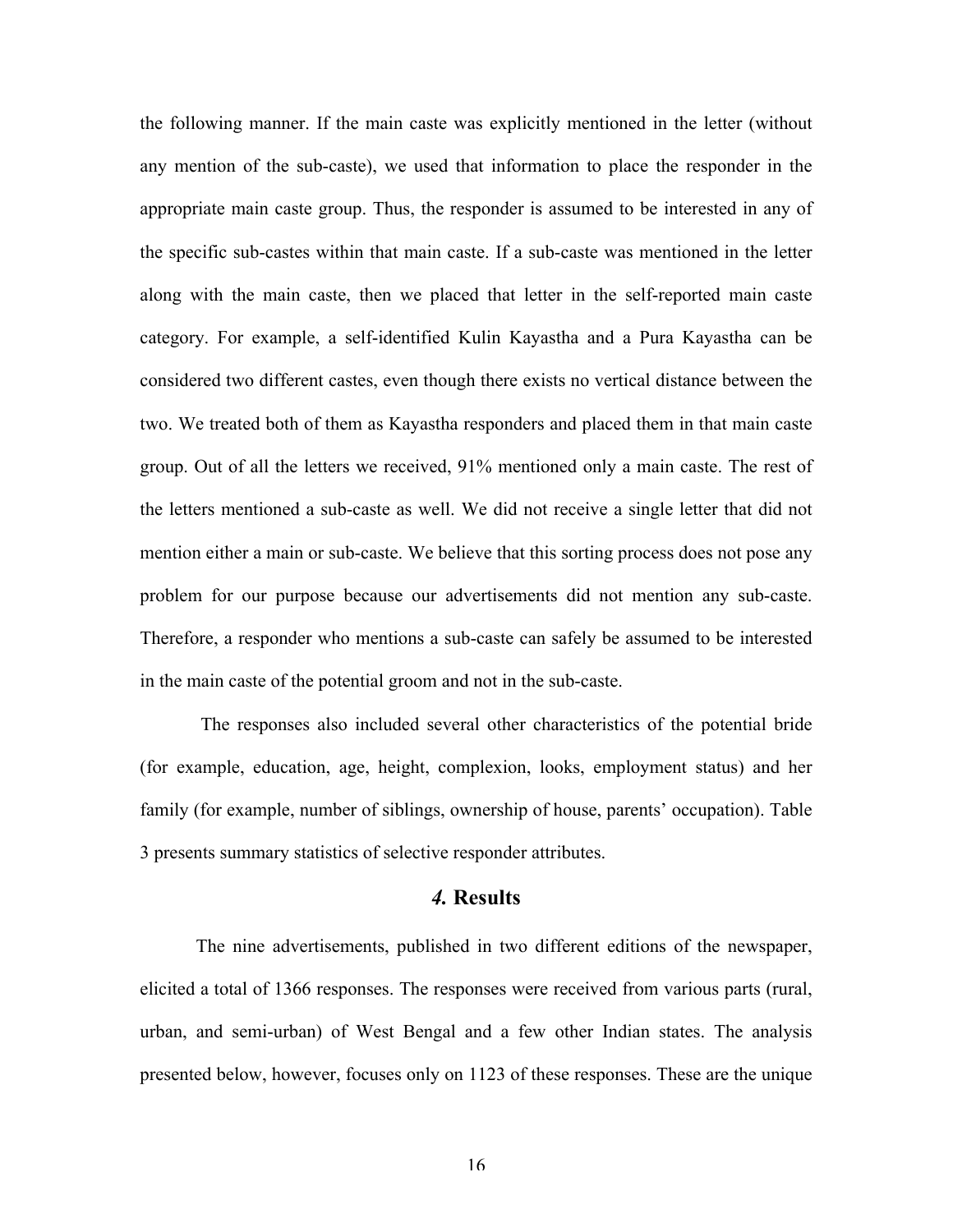responses, where a unique response is defined as a reply received from a given responder for *only* one of the nine potential grooms.<sup>12</sup> We also excluded those responses that were received from responders who did *not* belong to any of the three caste groups (HC, MC, and LC) that we used in the experiment. In order to analyze potential discriminatory behavior of responders from a given caste group, it is essential that we observe their behavior towards their own-caste as well as inter-caste grooms. But, our design does not permit us to observe the own-caste response behavior of responders who do not belong to any of the three caste groups in our design, and consequently we are unable to infer anything about their potential discriminatory behavior. It is worth noting that excluding these responses from the succeeding analysis mainly results in a conservative depiction of the incidence of inter-caste response in our data and therefore should not bias the final conclusion of the study in favor of our research hypothesis.

### *4.1 Evidence of Caste-based Discrimination*

First, we examine whether there exists evidence of caste-status based discrimination in our data. The status-based discrimination is said to arise if responders from a specific high-caste group send significantly smaller share of their responses to lower-caste grooms than their own-caste grooms, despite the fact that both types of grooms share the same advertised monthly income and nearly identical other marital attributes. Since LCR are at the bottom of the caste ladder, they do not have the

<sup>&</sup>lt;sup>12</sup> The set of non-unique responses *(i.e.*, when a given responder writes for at least two different grooms, hailing from that responder's caste and/or other caste(s)) could have been quite informative about the potential trade-off between caste-status and income, had we received substantial number of such responses. However, we have only 47 non-unique observations coming from 22 responders, out of which four responders wrote to a groom of their own-caste as well as another groom from a different caste. Given the low number of such responses, we decided not to include them in the following analysis.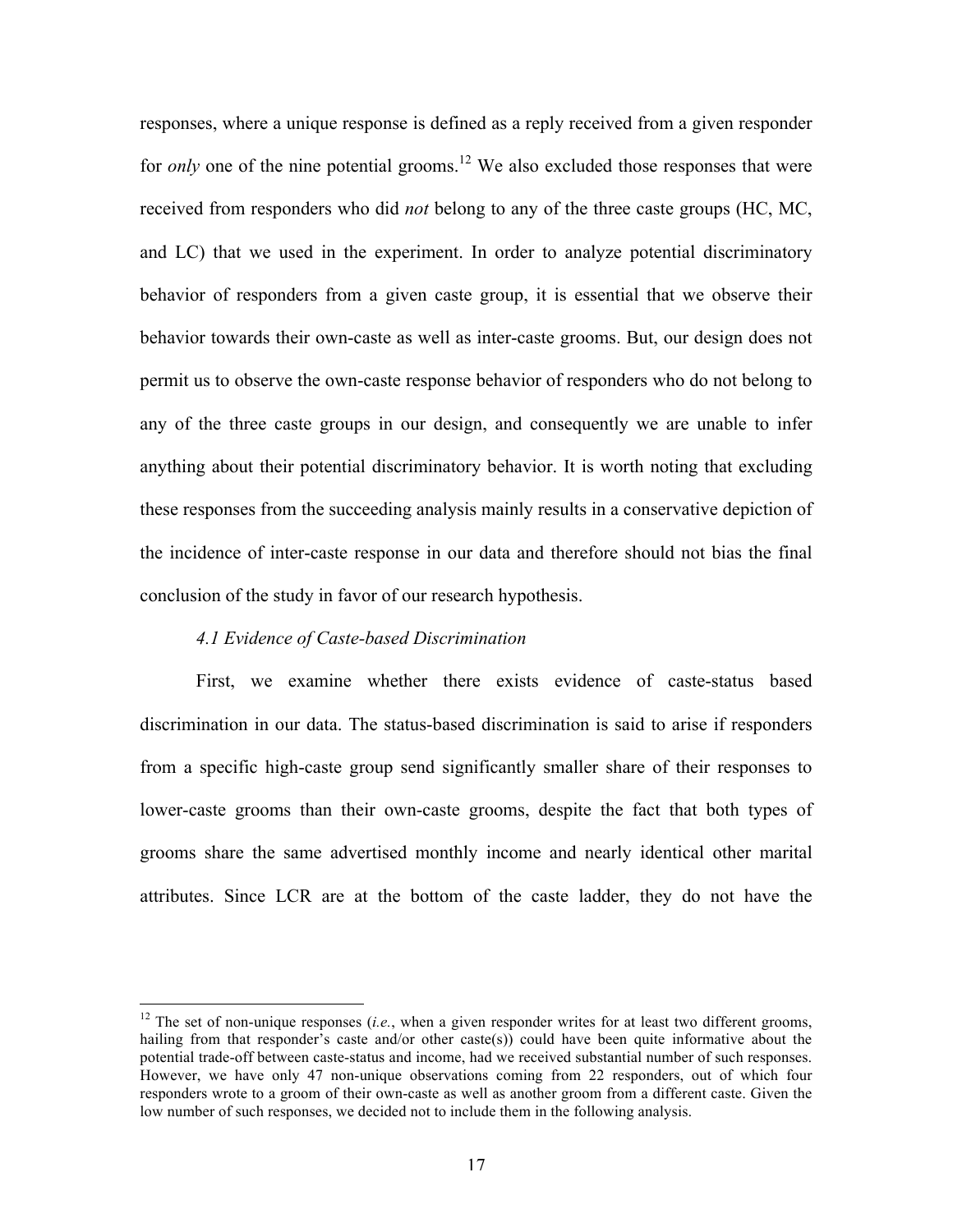opportunity to discriminate as per the above definition. Hence we focus on the responses from HCR and MCR in the following analysis.

Table 4 provides the first piece of evidence. An inspection of the 'Total' column panel of Table 4 indicates that of the 478 HCR, 281 (59%) responded to own-caste grooms (HCGs), whereas 116 (24%) and 81 (17%) responded to the MCGs and LCGs, respectively. Thus, the proportion of HC responses is observed to steadily decrease with a decline in the groom caste-status. The behavior of MCR also exhibits a similar trend; 42% (158/374) of their responses go to the own-caste grooms (MCGs) and only 31% (116/374) to the LCGs. Therefore, these trends point towards existence of own-caste preference over lower caste grooms<sup>13</sup>. Do these trends for these two responder groups also exist within each monthly income category? Figure 1 portrays, for each income category, the proportion of HC responses received by the grooms distinguished by their caste identity. In each income category, HCR send the largest proportion of their responses to the own-caste groom. Figure 2 shows, for each income category, the proportion of MC responses received by the MCG and LCG. MCR send a higher proportion of their responses to their own-caste groom than the LCG. Overall, these statistics and figures depict a strong own-caste preference. Additionally, the behavior of HCR depicts that, the higher is the potential loss of status for a female, the lower seems to be her willingness to respond to a marital advertisement by a lower-caste male.

<sup>&</sup>lt;sup>13</sup> Although, the response pattern of lower caste responders to higher caste grooms is not the focus of our study, we briefly summarize the main features of their response pattern. MCR send 27% of their responses to HCG and 31% to LCG; while LCR send 11% and 30% of their responses to HCG and MCG respectively. These numbers imply that lower caste responders also have strong own-caste preference. Additionally, a specific lower caste group sends the smallest proportion of their responses to the highest caste grooms in our design, which appears counterintuitive, as there exists a strong incentive for a lower caste female to marry a higher caste groom to improve her caste status. The observed response pattern of the lower caste responders to higher caste grooms can be a combination of the status incentive and a discouragement effect that may arise due to lower expected call-back rate from higher caste grooms. The empirical identification of these effects would need data on men's preferences, which we do not have.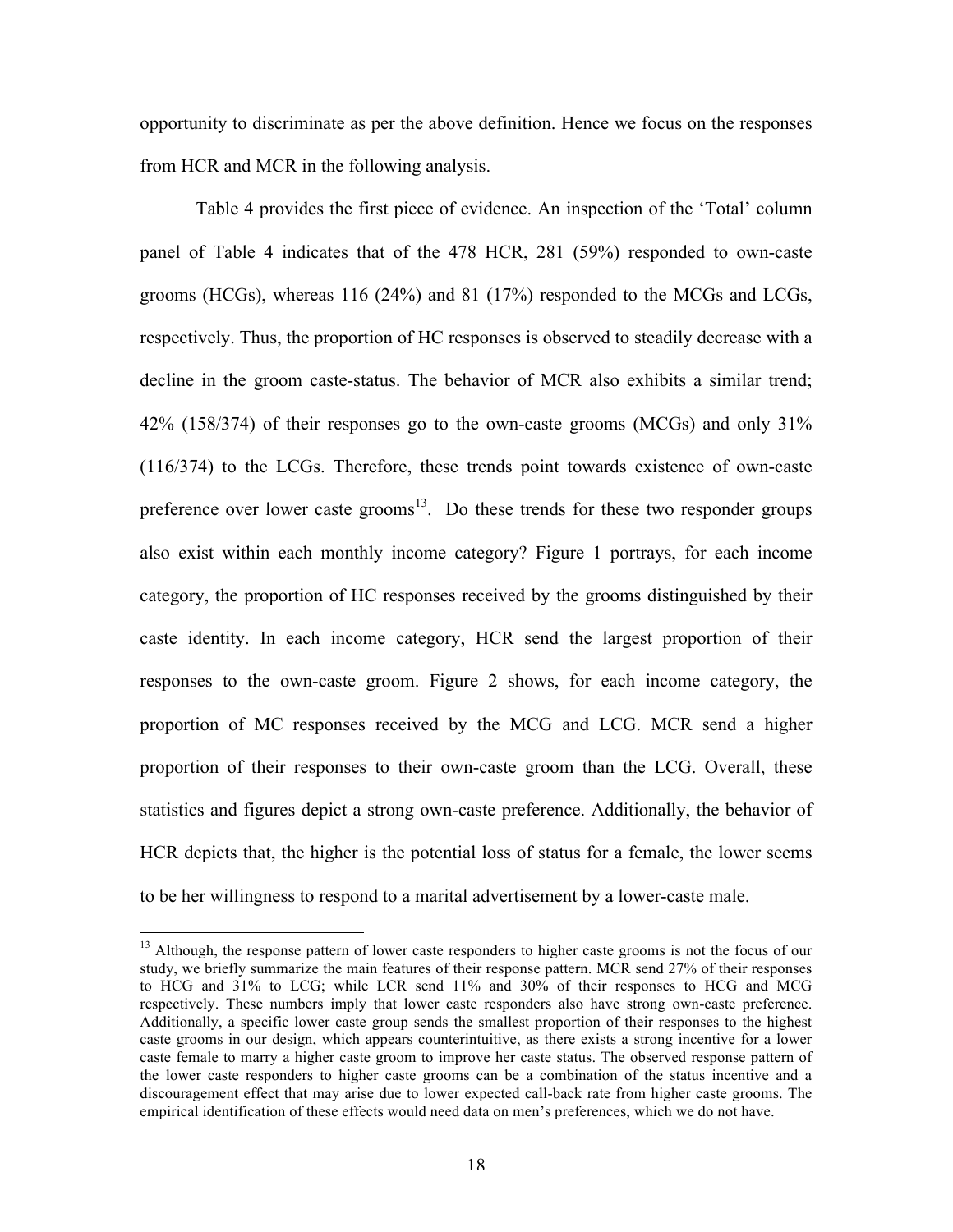To examine whether the above trends are statistically valid, we turn to regression analysis, which explain the probability of response from a given responder caste group as a function of groom characteristics represented by dummy variables for the nine groom caste-income combinations. These regressions have binary response variable indicating whether a responder sent a response to a given groom or not. A response is coded as 1 for the groom who received a response from a given responder and 0 otherwise. Hence a response from a given responder corresponds to 9 data points in a regression. Columns (1) and (2) of Table 5 present regression results focusing exclusively on HC and MC responses respectively. We have presented results from LPM for ease of interpretation. We tried logit and probit estimations as well and the results were qualitatively similar. We analyze the HCR and MCR separately so that we can compare the magnitudes of their discriminatory behavior and potential caste-income tradeoffs<sup>14</sup>. The results in column (1) indicate that for each monthly income category, the HCR are significantly more likely to respond to their own-caste groom than the potential lower-caste groom.<sup>15</sup> Additionally, the two lower-caste grooms experience statistically identical probability of receiving a response from the HCR when both of them have either the HI or MI. However, for the LI category HCR are significantly more likely to send a response to the

<sup>&</sup>lt;sup>14</sup> Table 5 also presents response probability of LCR in column (3). Although LCR do not have the scope to discriminate against lower caste grooms in our design, this regression sheds light on their income responsiveness. The results depict that LCR respond significantly more to the HI groom relative to MI and LI grooms from their own caste, as expected. However, when responding to higher caste grooms, their response probability to HI groom of a given higher caste is significantly lower than that of MI or LI grooms and this decline in response probability becomes sharper as the caste gap increases, i.e. the decline is larger in case of HCG than in case of MCG. These results depict another form of trade-off as LCR appear to be willing to forgo higher groom-income for the prospect of gaining caste status when seeking alliance with higher caste grooms.

<sup>&</sup>lt;sup>15</sup> Hypotheses test results based on regression in column (1) – H<sub>0</sub>: HCG-HI = MCG-HI,  $F(1,4293) = 13.65$ , *p*=0.000; H0: HCG-HI = LCG-HI, *F*(1,4293) = 26.67, *p*=0.000; H0: MCG-HI = LCG-HI, *F*(1,4293) = 2.19, *p*=0.138. H<sub>0</sub>: HCG-MI = MCG-MI, *F*(1,4293) = 32.22, *p*=0.000; H<sub>0</sub>: HCG-MI = LCG-MI, *F*(1,4293) = 38.39, *p*=0.000; H0: MCG-MI = LCG-MI, *F*(1,4293) = 0.31, *p*=0.576. H0: HCG-LI = MCG-LI, *F*(1,4293) = 46.53,  $p=0.000$ ; H<sub>0</sub>: HCG-LI = LCG-LI and H<sub>0</sub>: MCG-LI = LCG-LI are rejected at 1% level of significance.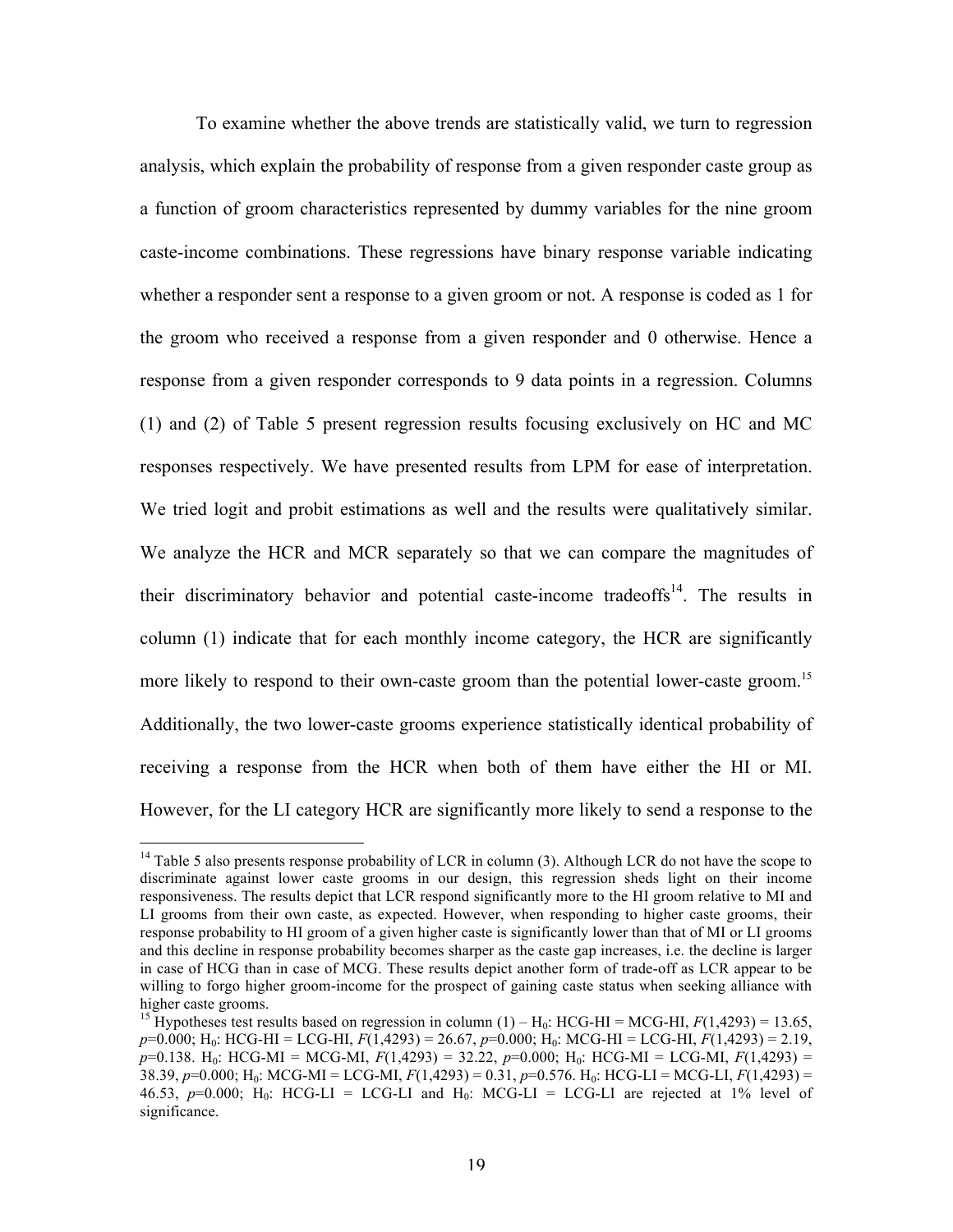MCG than the LCG. The column (2) results indicate that for the monthly income categories HI and MI, the MCR are significantly more likely to respond to their owncaste groom than the LCG.<sup>16</sup> For the LI category, MCR treat a LCG at par with their owncaste groom.<sup>17</sup> Overall, these results imply that HCR and MCR display a substantially strong taste for own-caste grooms relative to the lower-caste grooms.

#### *4.2 Evidence of the Caste-Status and Groom-Income Substitution*

Having detected persuasive evidence of discriminatory behavior in this market, now we focus on the key hypothesis of our study: do responders from a higher-caste group send significantly higher share of responses to the potential lower-caste grooms as the advertised monthly incomes of these grooms systematically rises in our design?

Table 4 reveals that as the advertised monthly income of a groom of a specific lower-caste rises, the number of responses from a given higher-caste group also goes up steadily. This observation applies to all three combinations of a higher-caste responder group and a lower-caste groom in our design: HCR-MCG, HCR-LCG, MCR-LCG. For example, as the stated monthly income of a LCG increases from LI to MI to HI in our design, the number of HC responses sharply increases from 5 to 25 to 51, respectively (refer to the LCG row and its intersections with the HCR columns in LI, MI and HI panels, respectively). Figure 3 shows the proportions of responses received by the three grooms of a specific lower-caste group, who are only differentiated by their monthly

<sup>&</sup>lt;sup>16</sup> Hypotheses test results based on regression in column  $(2) - H_0$ : MCG-HI = LCG-HI,  $F(1,3357) = 5.49$ ,  $p=0.019$ ; H<sub>0</sub>: MCG-MI = LCG-MI,  $F(1,3357) = 3.26$ ,  $p=0.071$ ; H<sub>0</sub>: MCG-LI = LCG-LI is rejected at 1% level of significance.

 $17$  Can these differences in the proportions be merely due to the differences in the other attributes of the grooms (such as age and height)? We controlled for groom age and height features and found both of them statistically insignificant. Moreover, their inclusion did not influence the other coefficient estimates either. This result can be attributed to the low variability in these attributes governed by our experimental design.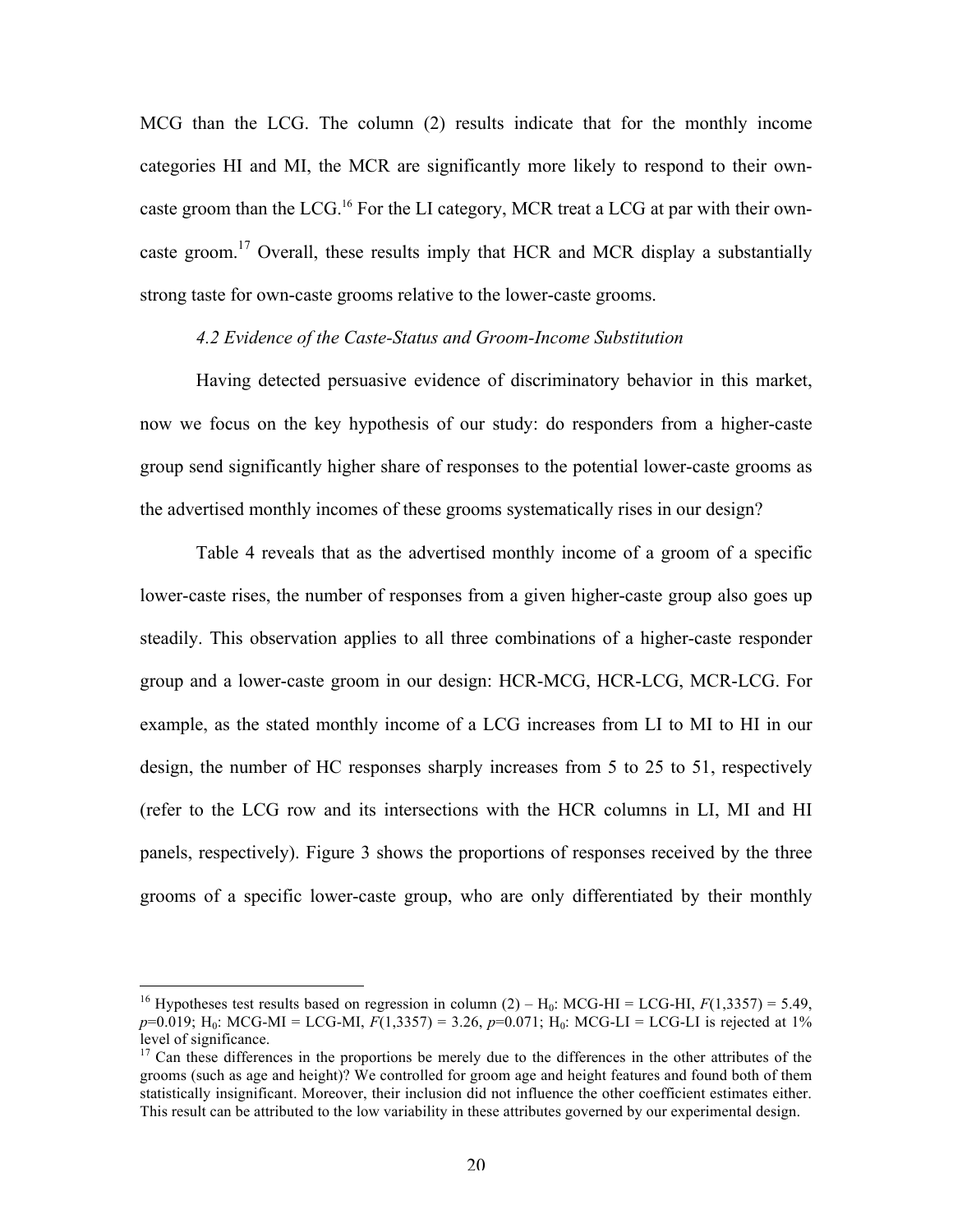income, from a given higher-caste group<sup>18</sup>. The figure reveals that the proportion of responses from a given higher-caste group sharply increases with an increase in the advertised monthly income of a given lower-caste groom. Thus, holding constant other attributes, an increase in the reported monthly income of lower-caste grooms fetches higher share of higher-caste responses.

The regression results in Table 5 further substantiate the above observations by providing statistical support. Results in column (1) show that when responding to MCGs, HCR are significantly more likely to respond to the HI than the MI or LI grooms. When responding to LCGs, HCR are significantly more likely to respond to the HI than the MI and more likely to respond to the MI than the LI groom.<sup>19</sup> Column  $(2)$  depicts that when responding to LCGs, MCR are significantly more likely to respond to the HI than the MI or LI groom, but they are equally likely to respond to the MI and LI grooms.<sup>20</sup> Thus, the results imply that ceteris paribus, an increase in the advertised monthly income of lowercaste grooms fetches significantly higher share of higher-caste responses. This establishes the central result of the study that higher-caste females seem to be ready to trade-off a loss in the caste status by expressing their willingness to marry a lower-caste groom with considerably high monthly income.

#### *4.3 Caste Status-Groom Income Substitution Estimates*

 $18$  Each proportion is computed as a ratio of the number of responses received by a specific lower-caste groom with a given income from a higher-caste group over the total number of responses received by all three grooms in that caste category from that higher-caste group.<br><sup>19</sup> Hypotheses test results based on regression in column (1) – H<sub>0</sub>: MCG-HI = MCG-MI, *F*(1,4293) = 16.24,

 $p=0.000$ ; H<sub>0</sub>: MCG-MI = MCG-LI,  $F(1.4293) = 1.35$ ,  $p=0.245$ ; H<sub>0</sub>: MCG-HI = MCG-LI,  $F(1.4293) =$ 26.26,  $p=0.000$ . H<sub>0</sub>: LCG-HI = LCG-MI,  $F(1,4293) = 9.74$ ,  $p=0.002$ ; H<sub>0</sub>: LCG-HI = LCG-LI and H<sub>0</sub>: LCG-MI = LCG-LI are rejected at 1% level of significance.

<sup>&</sup>lt;sup>20</sup> Hypotheses test results based on regression in column (2) - H<sub>0</sub>: LCG-HI = LCG-MI, *F*(1,3357) = 9.39,  $p=0.002$ ; H<sub>0</sub>: LCG-HI = LCG-LI is rejected at 1% level of significance and H<sub>0</sub>: LCG-MI = LCG-LI cannot be rejected.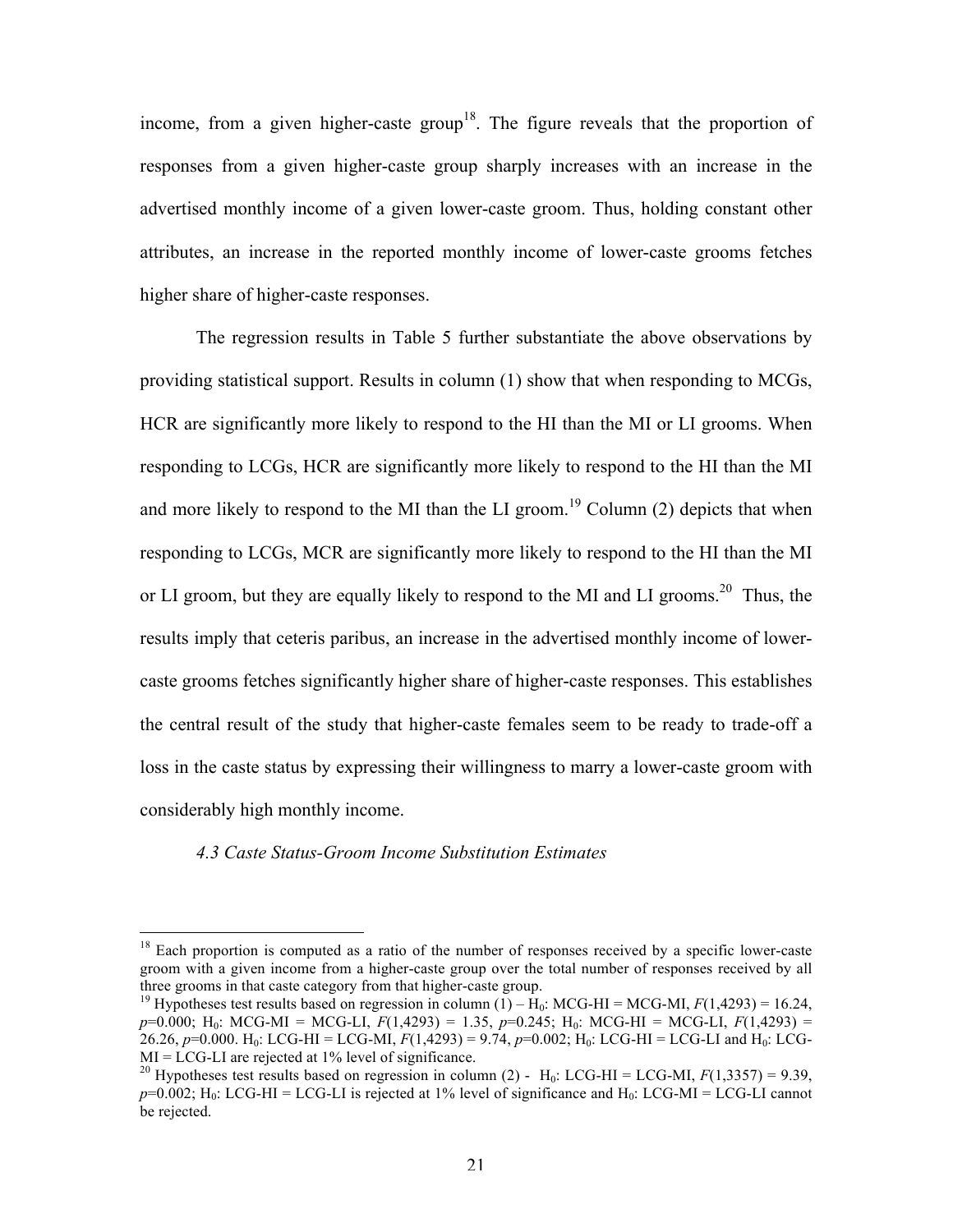The analysis in the preceding sub-section suggests that lower-caste grooms require a substantial increase in their monthly income (compensation) in order for their advertisement to be considered by higher-caste responders at par with their own-caste grooms. Here we provide estimates of the magnitudes of these compensations. In other words, if  $c_1$  denotes a higher caste status than  $c_2$ , then how much additional monthly income a groom with a caste status  $c_2$  and a monthly income of  $y$  would need in order to achieve the same probability of obtaining a response from responders with caste status *c1*, as that of a groom with a caste status  $c_1$  and a monthly income of  $y$ ? We use the regression results of Table 5 to estimate these income compensation figures. Table 6 reports these magnitudes. Each number in that table reveals on average how much additional monthly income (in Rs. thousand) a given lower-caste male, belonging to a specific monthly income category, would need in order to compensate a given highercaste female so that that responder replies to him with the same probability as to a groom from her own caste belonging to the same income category.<sup>21</sup>

Based on the tradeoff estimates presented in Table 6, several important observations are in order. First, the estimated amount of compensation needed by a HCR to consider the marital advertisement by a lower-caste groom decreases monotonically with an increase in the monthly income of a lower-caste groom. This trend clearly

<sup>&</sup>lt;sup>21</sup> How did we compute each compensation figure using information from columns (1) and (2) in Table 5? Let us focus, for example, on the number 35.95 in Table 6 that an LCG-HI would need in order to compensate an HC female. First, we compute the response probability of an HC female to an HCG-HI, which is  $0.2302$  (Pr =  $0.0105+0.2197$ ). We obtain the above probability figure by using the estimates from column (1) of Table 5. Similarly, we compute the response probability of an HC female to an LCG-HI, which is  $0.1067$  (Pr =  $0.0105+0.0962$ ). Next, we obtain the difference in the above two response probabilities, which is 0.1235. It implies that the HCG-HI has 0.1235 higher probability of receiving a response from an HC female relative to the LCG-HI. We also know from column (1) that every thousand Rupees increase in the income of an LCG increases the probability of response from an HC female by 0.0034 (the difference in HCR response probability for LCG-HI and LCG-LI divided by the income difference in thousands, *i.e.*, 28). Hence, for the LCG-HI to attain the same response probability from an HC female as that of the HCG-HI, he would need an additional monthly income of 35.95 (= 0.1235/.0034) thousand Rupees to bridge the gap of 0.1235 difference in the probability of response from an HC female.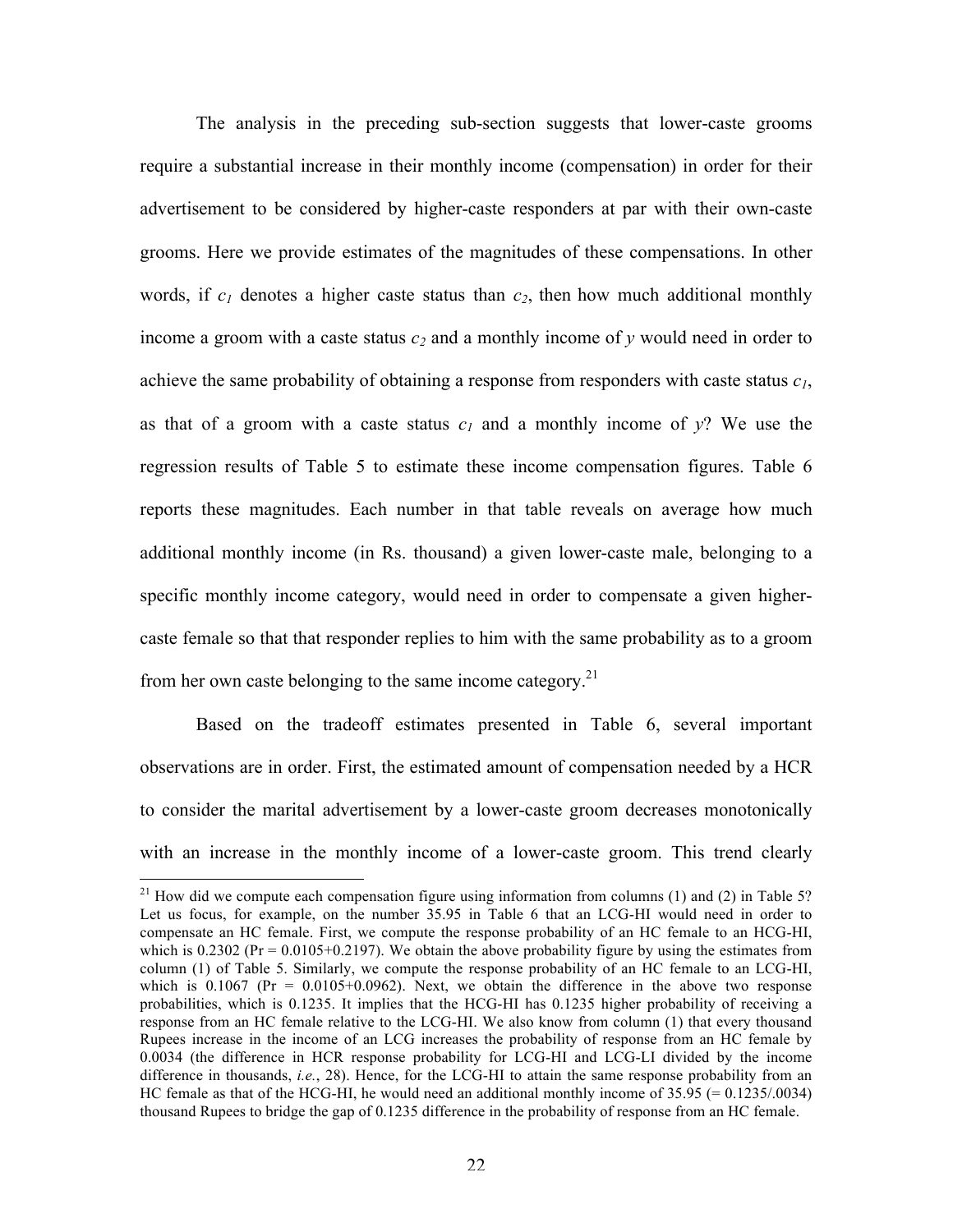extends major support to the main hypothesis of our study that higher income of a lower caste groom can reduce the discriminatory behavior of HCR.<sup>22</sup> Second, the magnitudes of the additional incomes required, especially by the LCG, to elicit equivalent number of matrimonial alliances from HCR are fairly large. For example, LCG-HI would require an additional monthly income of approximately Rs. 36,000 in order to be considered at par with the HCG-HI by HCR. This means that the LCG-HI, has to almost double his monthly income in order to receive preliminary considerations by HCR at par with the HCG-HI. These massive trade-off magnitudes suggest a strong presence of caste-based discrimination in this Indian marriage market, which is very challenging to weaken with economic incentives. Third, for each groom-income category, a LCG would need, on average, higher monthly income than a MCG in order to receive as many responses as a HCG would receive from HCR. This implies that the higher is the status-gap between the responder and the prospective groom, the higher would be the compensation required from the potential groom.

### *4.4 The Effect of Responder Quality on Trade-off Magnitudes*

The preceding evidence of higher caste females' willingness to substitute between caste-status and lower-caste groom income may generate questions like: is it the case that responders with relatively inferior marital attributes are more willing to trade-off their caste status than those with "not-so" inferior attributes? If the answer to the previous question is in the affirmative, then it is natural to ask: how does this type of responder behavior affect the magnitudes of our tradeoffs? To address the above issues, we re-

 $^{22}$  In contrast, the estimated amount of compensation needed by a MCR to consider the advertisement by a LCG increases monotonically with an increase in the monthly income of the grooms from that lower-caste. We do not have a grounded explanation for this trend.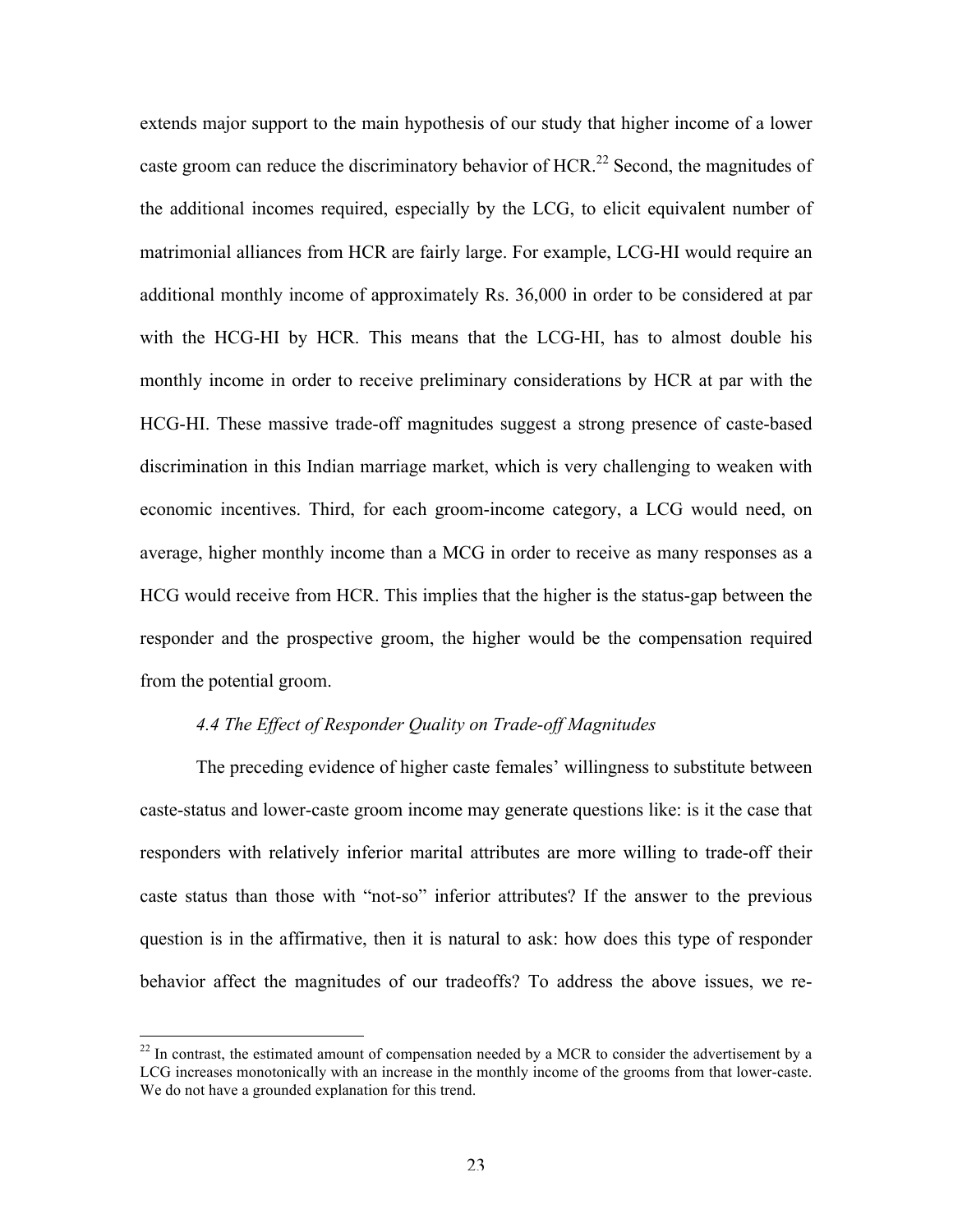estimated the regressions of Table 5, where we interact responder quality with groom types. This enables us to analyze how responder quality affects their response behavior and compute responder-quality adjusted trade-off figures.

Since each response reports a large number of responder attributes and which vary across responders, it is only appropriate to include a common and informative set of responder attributes to capture the underlying quality of a responder. As a result, we constructed a composite index of responder quality, which is constructed using the method of principal component analysis. The attributes included for constructing the index are the characteristics of the potential bride (height, age, education, self-reported skin complexion, self-reported looks, and employment status) and her family (the number of unmarried daughters, whether father is absent, own residence, and own car). The index scores from the first principal component are used to construct four quality quartiles. If the quality-index for a specific responder lies in the first quartile, then it implies that that responder belongs to the lowest quality group, and if a quality-index lies in the fourth quartile, then it implies that that responder belongs to the highest quality group. We use dummy variables, denoted as RQ1, RQ2, RQ3 and RQ4, to represent the lowest to highest quality quartiles respectively. Given that there are nine groom types in our design and four responder-quality indices, interaction of these generates a total of 36 possible combinations. We regressed the responses of a given higher-caste responder group (HCR or MCR) on 35 of these groom type–responder quality combinations (the excluded combination is the interaction of LCG-LI and RQ4). Due to space constraints we refrain from reporting the detailed results from this LPM regression analysis<sup>23</sup>. Instead, we simply outline the main findings here. Within each responder group (HCR and MCR), the

 $^{23}$  Results from these regressions are available upon request from the authors.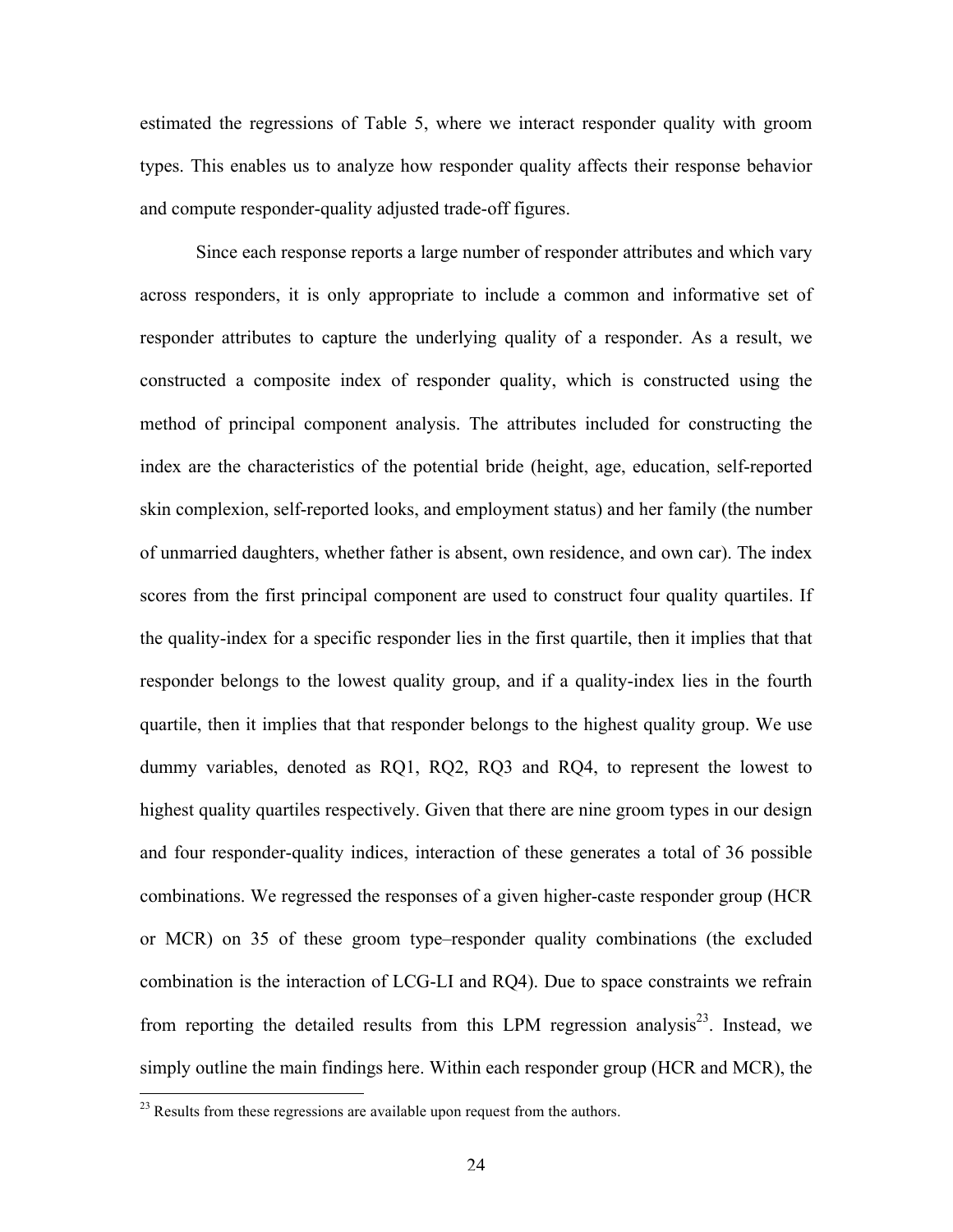higher is the responder quality, the higher is the amount of compensation needed by that responder from a given lower-caste groom. This points to the plausibility of strategic behavior on the part of the responders based on their inferior marital attributes. The above result suggests that it is indeed the case that responders with relatively inferior marital attributes are more willing to trade-off their caste status than those with superior attributes in our data. We also find that the higher is the status gap between the responder and the groom, the higher is the compensation figure and the responder-quality unadjusted trade-off estimates are reasonable and not far off from the estimates that are based on models that control for responder quality.

# *5.* **Discussion**

The massive literature on discrimination has successfully documented existence of status or identity based discrimination in various markets. Yet an equally important question remains empirically unexplored - how do economic incentives interact with status-based discriminatory behavior? This study amends this gap in the literature by examining the interactive relationship between caste-status based discrimination and economic motive by designing a field experiment in a reputable marriage market in India that is conducted via newspaper matrimonial advertisements. There are two major findings. First, higher-caste responders exhibit a strong liking for own-caste grooms and thereby discriminate against lower-caste grooms. Second, grooms from a given lowercaste group, who are otherwise observationally identical to each other, receive significantly higher number of responses from higher-caste females as their advertised monthly incomes go up in our design. Thus, the second result suggests that if the phenomenal economic growth in India succeeds in reducing inter-caste economic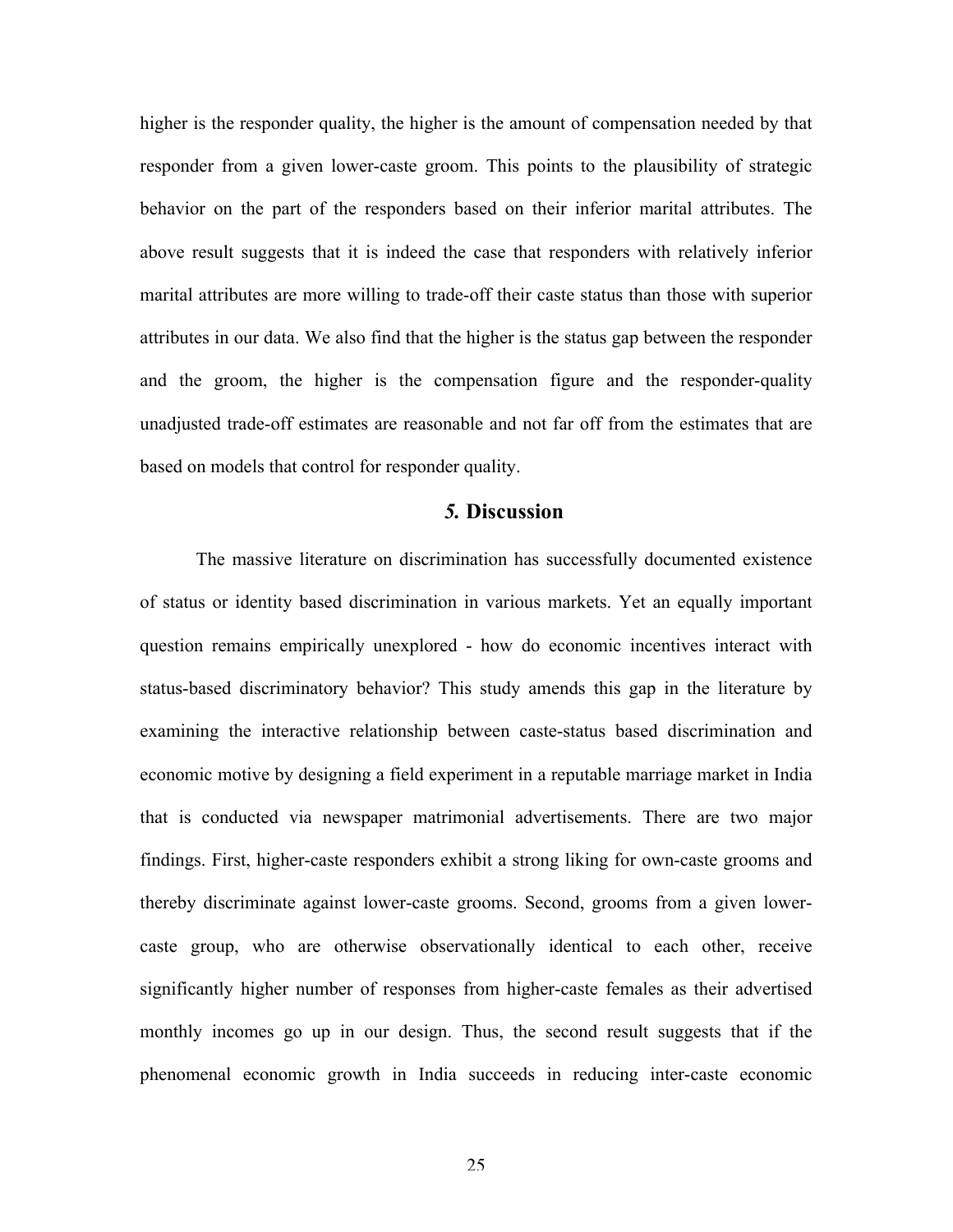disparity it may help in reducing caste-based discrimination in this marriage market.

How should one react to these results? We contend that there are four main sets of questions that may arise while interpreting our results. First, can supply side effects shape the response behavior of higher-caste responders toward lower-caste grooms? For example, if the proportion of marriageable age females is substantially higher than the proportion of marriageable age males within a higher-caste group, then it may compel females of a higher-caste group to seek matrimonial alliances from lower-caste grooms. Unfortunately, fine caste-based demographic data is not available in India. Hence, we cannot provide direct statistical evidence in this regard. However, given the low female to male sex ratio in India (the sex-ratio was 911 females per thousand males in 1981 in West Bengal, which can provide a rough indicator of the sex ratio in the matrimonial market we study as the average responder age was close to 25 years), if one assumes that the sexratios are similar in each caste group, then it is unlikely that females from a given highcaste group have written to potential lower-caste grooms simply because they did not find enough number of males within their own-caste. Nevertheless, one can argue that there may exist a shortage of high-income grooms within each high-caste group, this may have encouraged higher-caste females to respond to lower-caste grooms with relatively high income. We can allay such a concern by appealing to two factors. First, by the virtue of our experimental design, a higher-caste female who responded to the HI groom of a lower-caste group also had the option of responding to the HI groom from her own caste as all the nine advertisements appeared in the same edition of the newspaper and since advertisements from a given caste group are clubbed together, if one is primarily interested in own-caste grooms, then it would not be difficult to find the own-caste-HI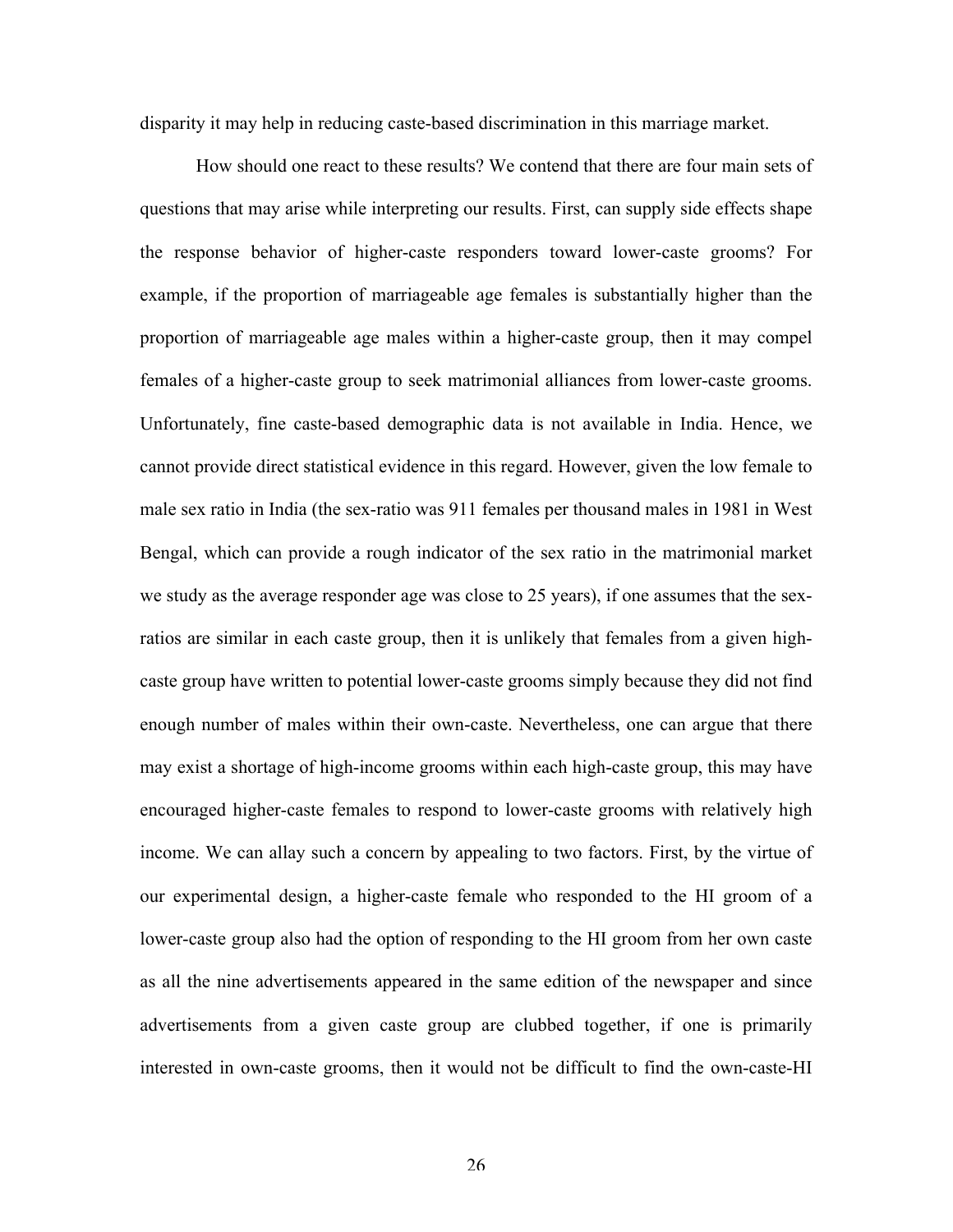advertisement. Second, due to historical inertia, higher caste groups have higher average incomes in India (Deshpande, 2001). As a result, it will be difficult to attribute a highercaste response for a lower-caste groom to the dearth of high-income grooms within a higher-caste group.

The second concern may relate to anticipated dowry. Although dowry is formally frowned upon in the population in question and is illegal, yet the practice of dowry continues to persist at an informal level. In the market we study, dowry is almost never mentioned in an advertisement and, if at all, it is usually discussed only in later rounds of the negotiation process. It is fair to assume that while responding to our advertisements, responders may have factored in a higher dowry for a groom with higher income. If expected dowry is the prime driver of the responses, then we would expect to observe fewer responses from a given high-caste group for lower-caste grooms with higher income. An inspection of Table 6 contradicts such a view.

The third concern is about the nature of the data that we obtain. Unlike Fisman *et al*. (2006, 2008) and Hitsch *et al*. (2010), we do not have data on final matches. We observe responses from brides' families who express their willingness to initiate a matrimonial alliance that may or may not result in a final match. Even though one may be agnostic towards characterizing a marriage market based on analysis of initial response, still it is natural to assume a positive correlation between the frequency of initial responses and the likelihood of final matches, after allowing for some level of friction in the mate selection process. Hence, despite the limitation of not observing the final match, our parameter of initial response can be a very useful proxy for capturing the extent of inter-caste marriage "intents" existing in this market.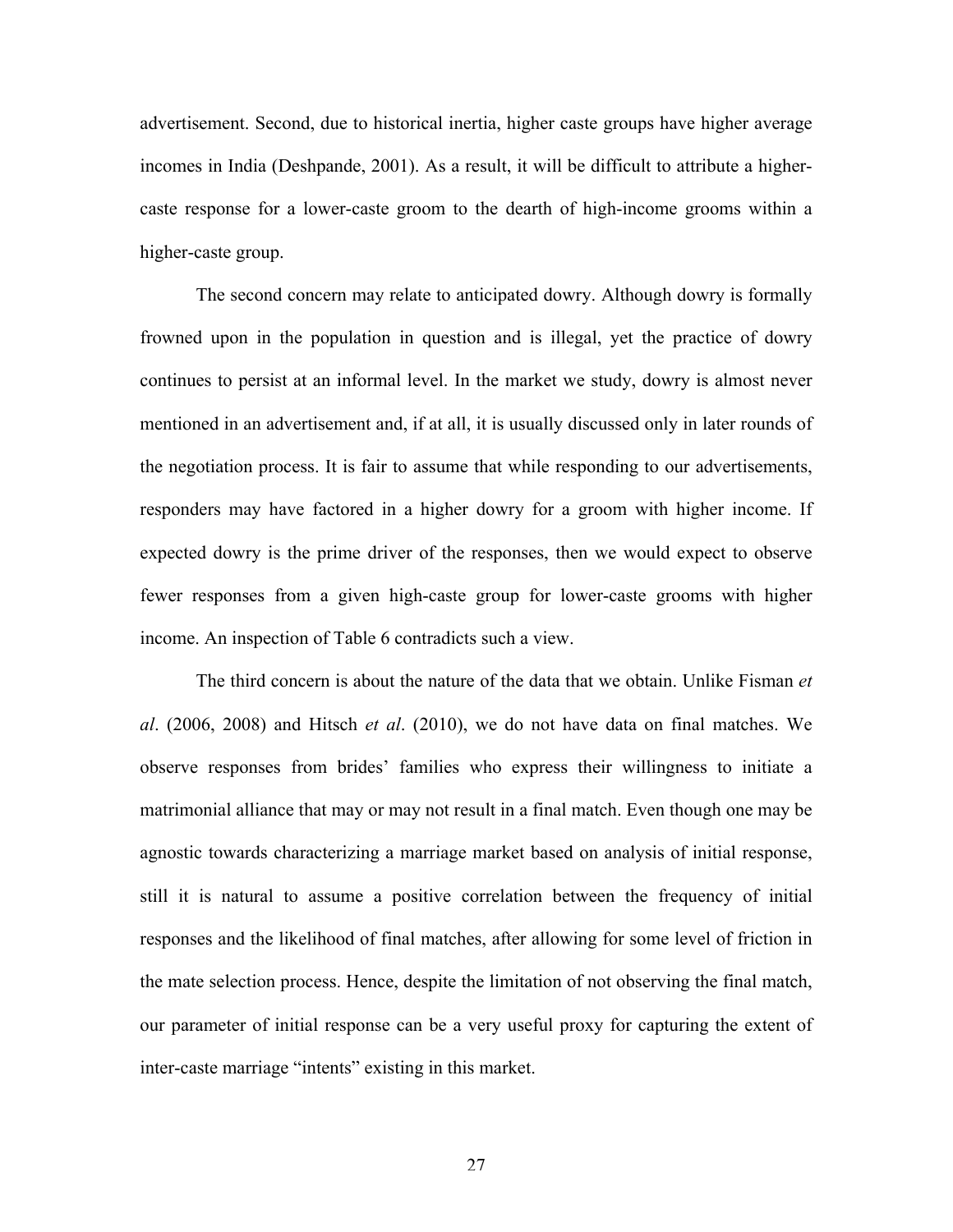Finally, is this market a good representation of arranged marriage markets in India? Furthermore, to what extent can the results of this study be generalized to other segments of Indian population? By focusing on newspaper advertisements, we have explored only one of the possible channels of arranged marriages. There remain several other matrimonial channels that are not studied here. Yet we believe that the channel that we study here is fairly representative as newspapers advertisements have been playing an important role in bringing together both sides of the market for several decades in India and are accessible to quite a broad section of the population. To answer the second question, the population that we have engaged in this study is educated and urban Bengali population. Hence similar results may not follow for other segments of Indian population.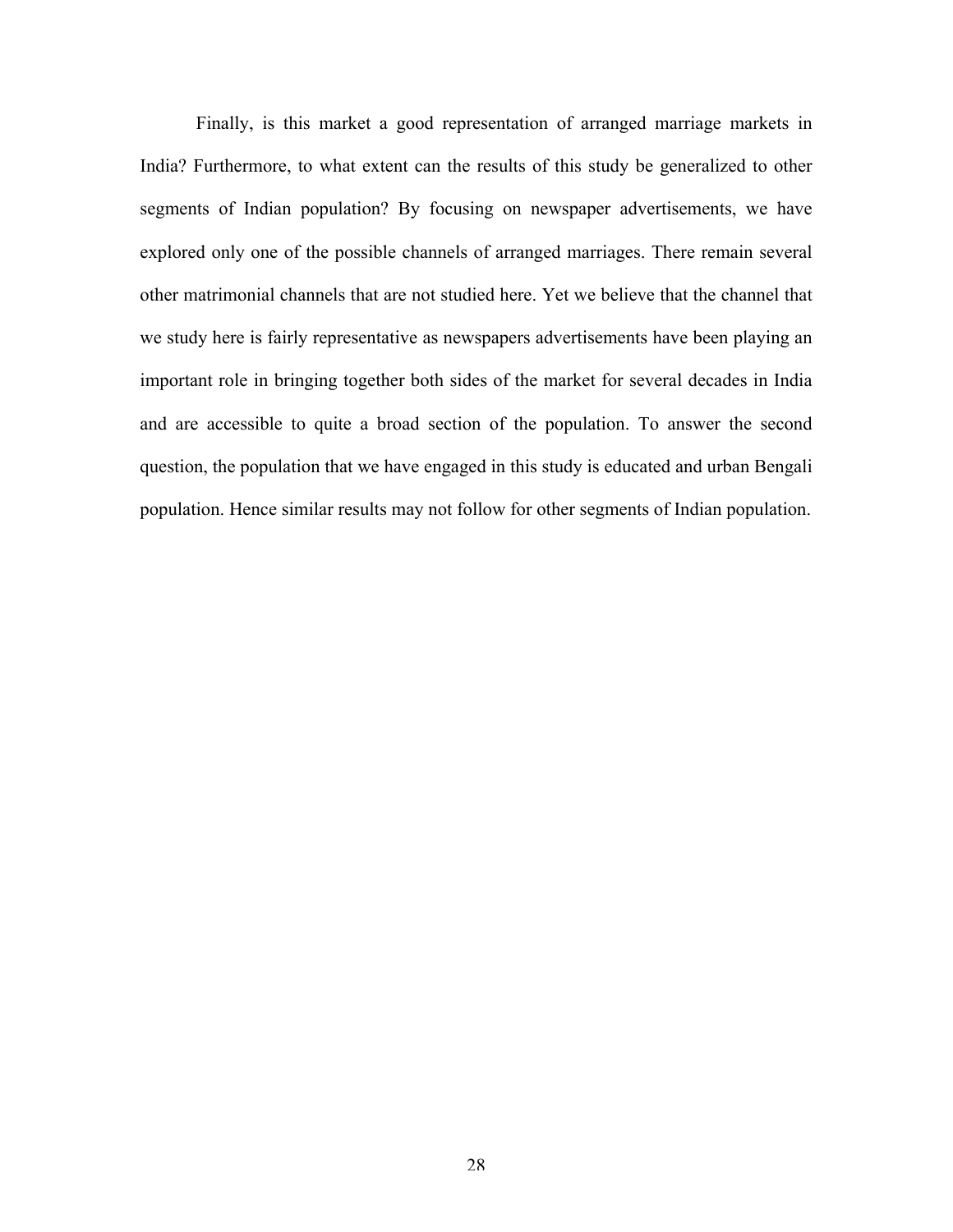## **References**

- Ahmed, AM; Andersson, L and Hammarstedt, M. "Are Lesbians Discriminated against in the Rental Housing Market? Evidence from a Correspondence Testing Experiment." *Journal of Housing Economics*, 2008, *17*(3), pp. 234-38.
- Ahuvia, AC and Adelman, MB. "Formal Intermediaries in the Marriage Market: A Typology and Review." *Journal of Marriage and the Family*, 1992, pp. 452-63.
- Akerlof, G. "The Economics of Caste and of the Rat Race and Other Woeful Tales." *The Quarterly Journal of Economics*, 1976, pp. 599-617.
- Akerlof, G. "A Theory of Social Custom, of Which Unemployment May Be One Consequence." *The Quarterly Journal of Economics*, 1980, pp. 749-75.
- Akerlof, G. and Kranton, RE. "Economics and Identity." *Quarterly Journal of Economics*, 2000, *115*(3), pp. 715-53.
- Altonji, JG and Blank, RM. "Race and Gender in the Labor Market." *Handbooks in Economics*, 1999, *5*(3 Part C), pp. 3143-260.
- Anderson, LR; Fryer Jr, RG and Holt, CA. "Discrimination: Evidence from Psychology and Economics Experiments." *Handbook on the Economics of Discrimination. Edward Elgar Publishing, Glasgow, UK*, 2006.
- Anderson, S. "Caste as an Impediment to Trade," 3rd Mini Conference on Development Economics, CIRPÉE, 2006.
- \_\_\_\_. "Why Dowry Payments Declined with Modernization in Europe but Are Rising in India." *Journal of Political Economy*, 2003, *111*(2), pp. 269-310.
- Arai, M; Bursell, M and Nekby, L. "Between Meritocracy and Ethnic Discrimination: The Gender Difference." IZA Discussion Paper No. 3467, 2008.
- Arrow, KJ. "Models of Job Discrimination." *Racial discrimination in economic life*, 1972, pp. 83-102.
- Austrom, D and Hanel, K. "Looking for Companionship in the Classified Section." *Unpublished manuscript. York University, Toronto, Ontario*, 1983.
- Ball, S; Eckel, C; Grossman, PJ and Zame, W. "Status in Markets." *Quarterly Journal of Economics*, 2001, *116*(1), pp. 161-88.
- Ball, S and Eckel, CC. "The Economic Value of Status." *Journal of Socio-Economics*, 1998, *27*(4), pp. 495-514.
- Ball, SB and Eckel, CC. "Buying Status: Experimental Evidence on Status in Negotiation." *Psychology and Marketing*, 1996, *13*(4).
- Banerjee, A, E Duflo, M Ghatak, and J Lafortune. "Marry for What? Caste and Mate Selection in Modern India." mimeo (2008) (weblink: http://econ.lse.ac.uk/staff/mghatak/wp.html)
- Becker, GS. "A Theory of Marriage: Part I." *The Journal of Political Economy*, 1973, pp. 813-46.

\_\_\_\_. "A Theory of Marriage: Part II." *The Journal of Political Economy*, 1974, pp. 11- 26.

\_\_\_\_. *The Economics of Discrimination: An Economic View of Racial Discrimination*. UP, 1957.

- Bernhard, H; Fehr, E and Fischbacher, U. "Group Affiliation and Altruistic Norm Enforcement." *The American Economic Review*, 2006, pp. 217-21.
- Bertrand, M. and Mullainathan, S. "Are Emily and Greg More Employable Than Lakisha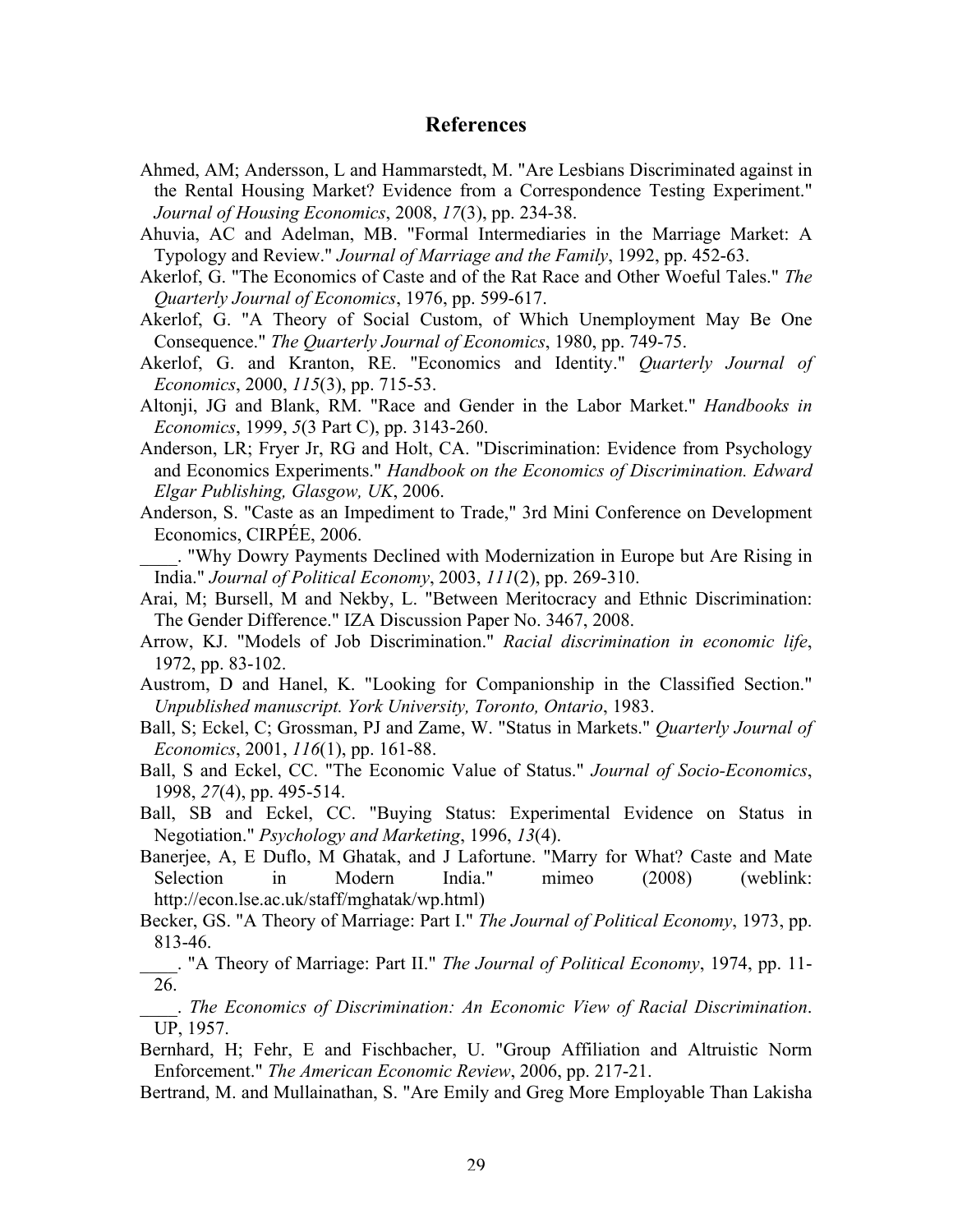and Jamal? A Field Experiment on Labor Market Discrimination." *American Economic Review*, 2004, *94*(4), pp. 991-1013.

- Billig, M and Tajfel, H. "Social Categorization and Similarity in Intergroup Behaviour." *European Journal of Social Psychology*, 1973, *3*(1).
- Bose, NK. "Some Aspects of Caste in Bengal." *Journal of American Folklore*, 1958, pp. 397-412.
- Bouckaert, J and Dhaene, G. "Inter-Ethnic Trust and Reciprocity: Results of an Experiment with Small Businessmen." *European Journal of Political Economy*, 2004, *20*(4), pp. 869-86.
- Center For Human Rights and Global Justice. "Hidden Apartheid: Caste Discrimination against India's "Untouchables"," *Shadow Report to the UN Committee on the Elimination of Racial Discrimination.* NYU School of Law, 2007.
- Charness, G; Rigotti, L and Rustichini, A. "Individual Behavior and Group Membership." *American Economic Review*, 2007, *97*(4), pp. 1340-52.
- Chen, Y and Li, X. "Group Identity and Social Preferences." *The American Economic Review, page forthcoming*, 2008.
- Chowdhry, P. "Private Lives, State Intervention: Cases of Runaway Marriage in Rural North India." *Modern Asian Studies*, 2004, *38*(01), pp. 55-84.
- Cole, HL; Mailath, GJ and Postlewaite, A. "Social Norms, Savings Behavior, and Growth." *Journal of Political Economy*, 1992, pp. 1092-125.
- Croson, R; Marks, M and Snyder, J. "Groups Work for Women: Gender and Group Identity in the Provision of Public Goods," Working paper, University of Pennsylvania, Wharton, 2003.
- Deolalikar, A and Rao, V. "The Demand for Dowries and Bride Characteristics in Marriage: Empirical Estimates for Rural South-Central India." *Gender, Population and Development, Oxford University Press, New Delhi*, 1998.
- Deshpande, A. "Caste at Birth? Redefining Disparity in India." *Review of Development Economics*, 2001, *5*(1), pp. 130-44.

\_\_\_\_. "Does Caste Still Define Disparity? A Look at Inequality in Kerala, India." *American Economic Review*, 2000, pp. 322-25.

- Driver, ED. *Social Class in Urban India: Essays on Cognitions and Structures*. Brill Archive, 1987.
- Dumont, L and Sainsbury, M. *Homo Hierarchicus: An Essay on the Caste System*. University of Chicago Press, 1970.
- Fershtman, C and Gneezy, U. "Discrimination in a Segmented Society: An Experimental Approach." *Quarterly Journal of Economics*, 2001, *116*(1), pp. 351-77.
- Fisman, R; Iyengar, SS; Kamenica, E and Simonson, I. "Gender Differences in Mate Selection: Evidence from a Speed Dating Experiment." *Quarterly Journal of Economics*, 2006, *121*(2), pp. 673-97.
- Fisman, RJ; Sethi-Iyengar, S; Kamenica, E and Simonson, I. "Racial Preferences in Dating." *Review of Economic Studies*, 2008, *75*(1), pp. 117-32.
- Fryer Jr, RG. "Guess Who's Been Coming to Dinner? Trends in Interracial Marriage over the 20th Century." *Journal of Economic Perspectives*, 2007, *21*(2), pp. 71-90.
- Fryer Jr, RG and Loury, GC. "Affirmative Action and Its Mythology." *Journal of Economic Perspectives*, 2005, pp. 147-62.
- Gangopadhyay, B and Institute, Deccan College Post-graduate and Research. *Marriage*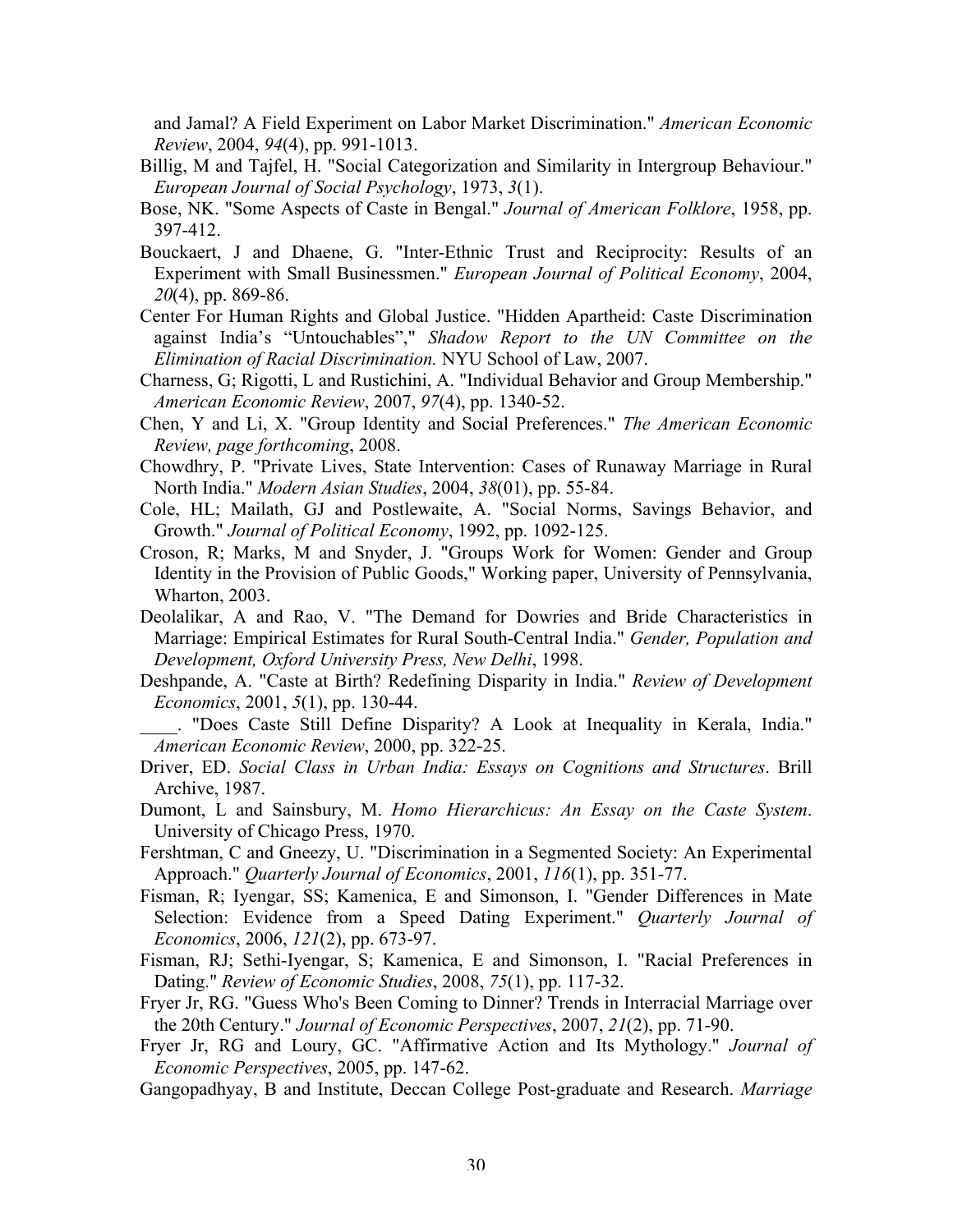*Regulations among Certain Castes of Bengal*. Deccan College, 1964.

- Glaeser, EL; Laibson, DI; Scheinkman, JA and Soutter, CL. "Measuring Trust." *Quarterly Journal of Economics*, 2000, *115*(3), pp. 811-46.
- Goette, L; Huffman, D and Meier, S. "The Impact of Group Membership on Cooperation and Norm Enforcement: Evidence Using Random Assignment to Real Social Groups." *American Economic Review*, 2006, *96*(2), pp. 212-16.
- Goldin, C and Rouse, C. "Orchestrating Impartiality: The Impact Of" Blind" Auditions on Female Musicians." *American Economic Review*, 2000, pp. 715-41.
- Harlan, L and Courtright, PB. *From the Margins of Hindu Marriage: Essays on Gender, Religion, and Culture*. Oxford University Press, USA, 1995.
- Haslam, SA. *Psychology in Organizations: The Social Identity Approach*. Sage, 2004.
- Heckman, JJ and Siegelman, P. "The Urban Institute Audit Studies: Their Methods and Findings." *Clear and convincing evidence: Measurement of discrimination in America*, 1993, pp. 187-258.
- Hitsch, GJ; Hortacsu, A; and Ariely, D "What Makes You Click? Mate Preferences in
- Online Dating." *Quantitative Marketing and Economics* (forthcoming).
- Hutton, J H. *Caste in India*. Oxford University Press, 1961.
- Jauregui, B and McGuinness, T. "Inter-Community Marriage and Social Change in Contemporary India: Hybridity, Selectivity and Transnational Flows." *South Asia: Journal of South Asian Studies*, 2003, *26*(1), pp. 71-85.
- Jowell, R and Prescott-Clarke, P. "Racial Discrimination and White-Collar Workers in Britain." *Race & Class*, 1970, *11*(4), pp. 397.
- Kalmijn, M. "Trends in Black/White Intermarriage." *Social Forces*, 1993, pp. 119-46.
- Levin, S; Taylor, PL and Caudle, E. "Interethnic and Interracial Dating in College: A Longitudinal Study." *Journal of Social and Personal Relationships*, 2007, *24*(3), pp. 323.
- List, JA. "The Nature and Extent of Discrimination in the Marketplace: Evidence from the Field." *Quarterly Journal of Economics*, 2004, *119*(1), pp. 49-89.
- Lynn, M and Bolig, R. "Personal Advertisements: Sources of Data About Relationships." *Journal of Social and Personal Relationships*, 1985, *2*(3), pp. 377.
- Merton, RK. "Intermarriage and the Social Structure: Fact and Theory." *Interracialism: Black-White Intermarriage in American History, Literature, and Law*, 2000a, pp. 473.
- \_\_\_\_. "Intermarriage and the Social Structure: Fact and Theory." *Interracialism: Black-White Intermarriage in American History, Literature, and Law*, 2000b, pp. 473.
- Mullen, B; Brown, R and Smith, C. "Ingroup Bias as a Function of Salience, Relevance, and Status: An Integration." *European Journal of Social Psychology*, 1992, *22*(2).
- Munshi, K and Rosenzweig, M. "Traditional Institutions Meet the Modern World: Caste, Gender, and Schooling Choice in a Globalizing Economy." *American Economic Review*, 2006, *96*(4), pp. 1225-52.
- Munshi, Kaivan D. and Rosenzweig, Mark R. *Why Is Mobility in India So Low? Social Insurance, Inequality, and Growth*. SSRN, 2009.
- Rao, V. "The Rising Price of Husbands: A Hedonic Analysis of Dowry Increases in Rural India." *Journal of Political Economy*, 1993, pp. 666-77.
- Rao, VVP and Rao, VN. "The Dowry System in Indian Marriages: Attitudes, Expectations and Practices." *International Journal of Sociology of the Family*, 1980, *10*, pp. 99-113.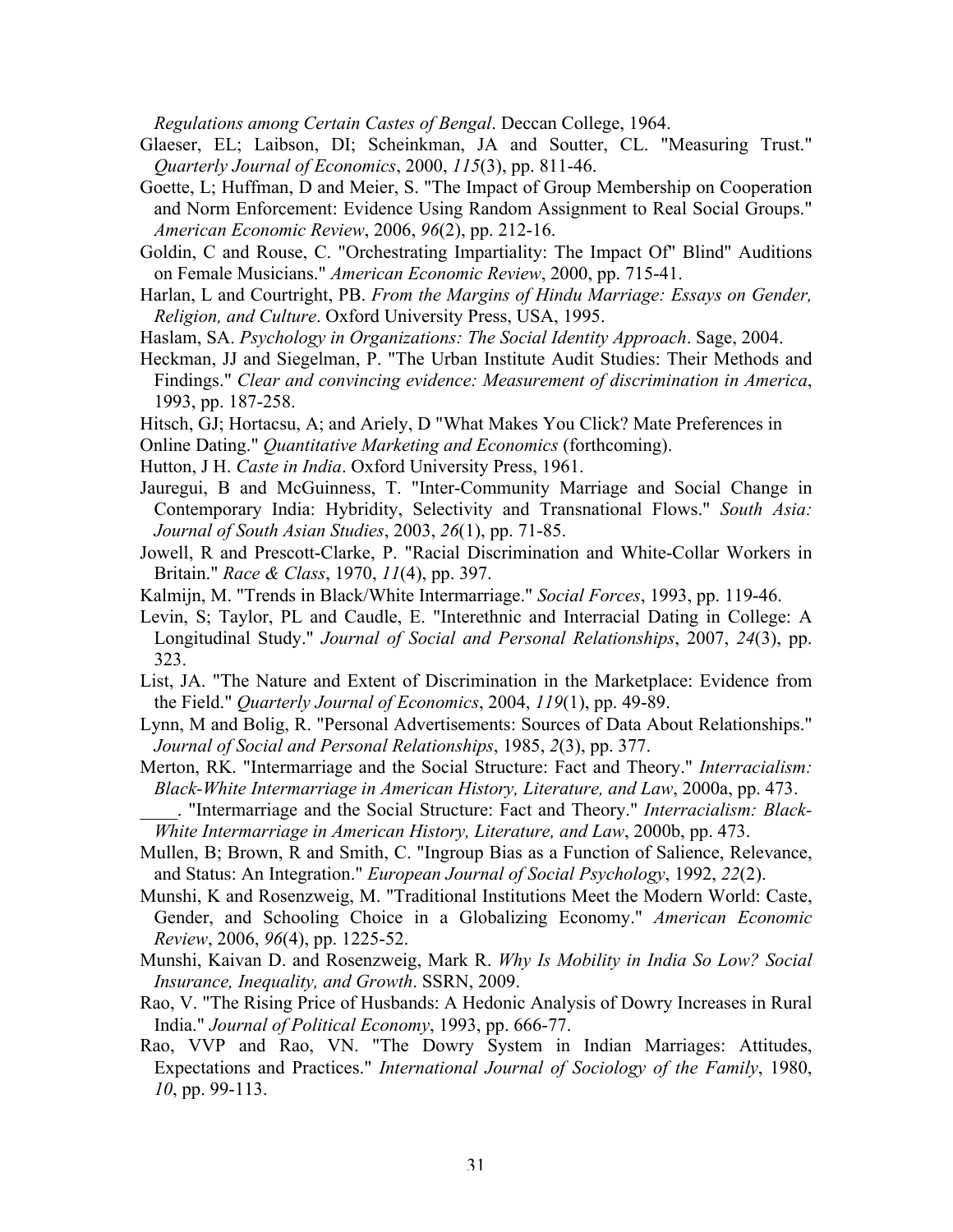Reddy, GS and Rajanna, C. "Intercaste Marriage: A Study." *Soc. Welfare*, 1984, *31*, pp. 10-12.

Reddy, NK. *Marriages in India*. Academic Press, Gurgaon, 1978.

- Reddy, VNK and Srinivas, VY. *Marriages in India: A Psycho-Sociological Study*. Academic Press, 1978.
- Riach, PA and Rich, J. "An Experimental Investigation of Sexual Discrimination in Hiring in the English Labor Market." *The BE Journal of Economic Analysis & Policy*, 2006, *6*(2), pp. 1.
- \_\_\_\_. "Field Experiments of Discrimination in the Market Place." *Economic Journal*, 2002, pp. 480-518.
- Risley, HH. *The Tribes and Castes of Bengal: Ethnographic Glossary*. Printed at the Bengal secretariat press, 1892.
- Scoville, JG. "Labor Market Underpinnings of a Caste Economy: Foiling the Coase Theorem." *American Journal of Economics and Sociology*, 1996, pp. 385-94.
- Sherif, M and Relations, University of Oklahoma. Institute of Group. *Intergroup Conflict and Cooperation: The Robbers Cave Experiment*. University Book Exchange Norman, 1961.
- Srivastava, J; Cooley, R; Deshpande, M and Tan, PN. "Web Usage Mining: Discovery and Applications of Usage Patterns from Web Data." *SIGKDD explorations*, 2000, *1*(2), pp. 12-23.
- Tajfel, H; Billig, MG; Bundy, RP and Flament, C. "Social Categorization and Intergroup Behavior." *European Journal of Social Psychology*, 1971, *1*(2), pp. 149-78.
- Tajfel, H and Turner, JC. "The Social Identity Theory of Intergroup Behavior." *Psychology of intergroup relations*, 1986, *2*, pp. 7-24.
- Turner, JC and Brown, R. "Social Status, Cognitive Alternatives and Intergroup Relations." *Differentiation between social groups*, 1978, pp. 201-34.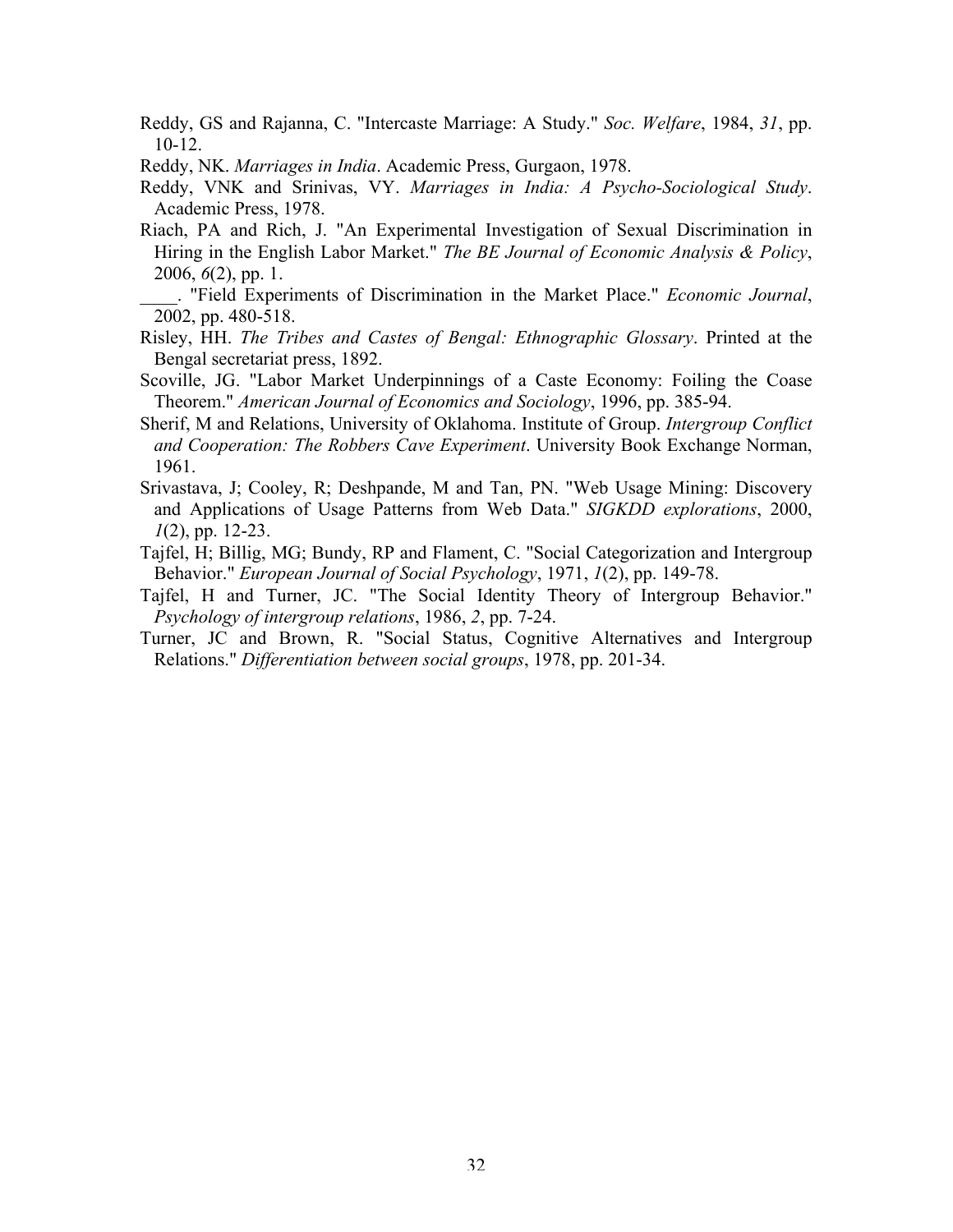| Rank         | Caste Name       | Sub-Groups                                             |
|--------------|------------------|--------------------------------------------------------|
| I            | <b>Brahmin</b>   | Kulin, Debnath, Nath, Gouriya, Baishnab, Radi etc.     |
| $\mathbf{I}$ | Baidya           | Lata, Kulin & Rajasree.                                |
| III          | Kshatriya        | Ugra, Malla, Rajput, Barga, etc.                       |
| IV           | Kayastha         | Kulin, Kshatriya, Pura, Karmakar, Mitra etc.           |
| V            | Baisya & Others  | Suri, Baisya Saha, Teli, Modak, Swarnakar, Rajak, etc. |
| VI           | Sadgope & Others | Kulin Sadgope, Yadav, Mahisya, Kumbhakar etc.          |
| <b>VII</b>   | Non-scheduled    | Rajak, Bauri, Paramanik etc.                           |
| VIII         | Scheduled        | Namasudra, Rajbanshi, Malo, Sudra etc.                 |

Table 1. Caste hierarchy in West Bengal

Table 2. Summary statistics of the "brides wanted" advertisements collected from the newspaper

| $\bullet$ , , , , , , , , , , ,      |                   |               |              |              |
|--------------------------------------|-------------------|---------------|--------------|--------------|
|                                      | Aggregate         | <b>HCG</b>    | <b>MCG</b>   | <b>LCG</b>   |
| <b>Total Observations</b>            | 2777<br>$(100\%)$ | 1368<br>(49%) | 768<br>(28%) | 641<br>(23%) |
| Monthly Income (Rs.)                 |                   |               |              |              |
| Observations                         | 1261              | 527           | 375          | 359          |
| Mean                                 | 15,858            | 17,232        | 16,714       | 12,949       |
| <b>Standard Deviation</b>            | 9,894             | 8,376         | 12,317       | 8,421        |
| Age (Years)                          |                   |               |              |              |
| Observations                         | 2776              | 1368          | 768          | 640          |
| Mean                                 | 32                | 32            | 31           | 32           |
| <b>Standard Deviation</b>            | 4.23              | 4.35          | 4.38         | 3.87         |
| Height (Inches)                      |                   |               |              |              |
| Observations                         | 2777              | 1368          | 768          | 641          |
| Mean                                 | 64.59             | 64.41         | 65.33        | 64.08        |
| <b>Standard Deviation</b>            | 3.26              | 3.12          | 3.21         | 3.45         |
| Government Job Mentioned             | 2220              | 1100          | 591          | 529          |
|                                      | (79.94)           | (80.41)       | (76.95)      | (82.53)      |
| P.O. Box Mentioned                   | 1529              | 802           | 381          | 346          |
|                                      | (55.06)           | (58.63)       | (49.61)      | (53.98)      |
| Caste No Bar Mentioned               | 104               | 45            | 15           | 44           |
|                                      | (3.75)            | (3.29)        | (1.95)       | (6.86)       |
|                                      | 1261              | 527           | 375          | 359          |
| <b>Income Figure Mentioned</b>       | (45.41)           | (38.52)       | (48.83)      | (56.01)      |
|                                      | 1619              | 779           | 406          | 434          |
| <b>Looks Type Mentioned</b>          | (58.30)           | (56.94)       | (52.86)      | (67.71)      |
| <b>Education Level Not Mentioned</b> | 571               | 275           | 196          | 100          |
|                                      | (20.56)           | (20.10)       | (25.52)      | (15.60)      |

Note: Figures in parentheses denote advertisements mentioning that specific feature as a percentage of the total number of advertisements collected for that column category. HCG, MCG, LCG denote grooms from HC, MC, LC groups.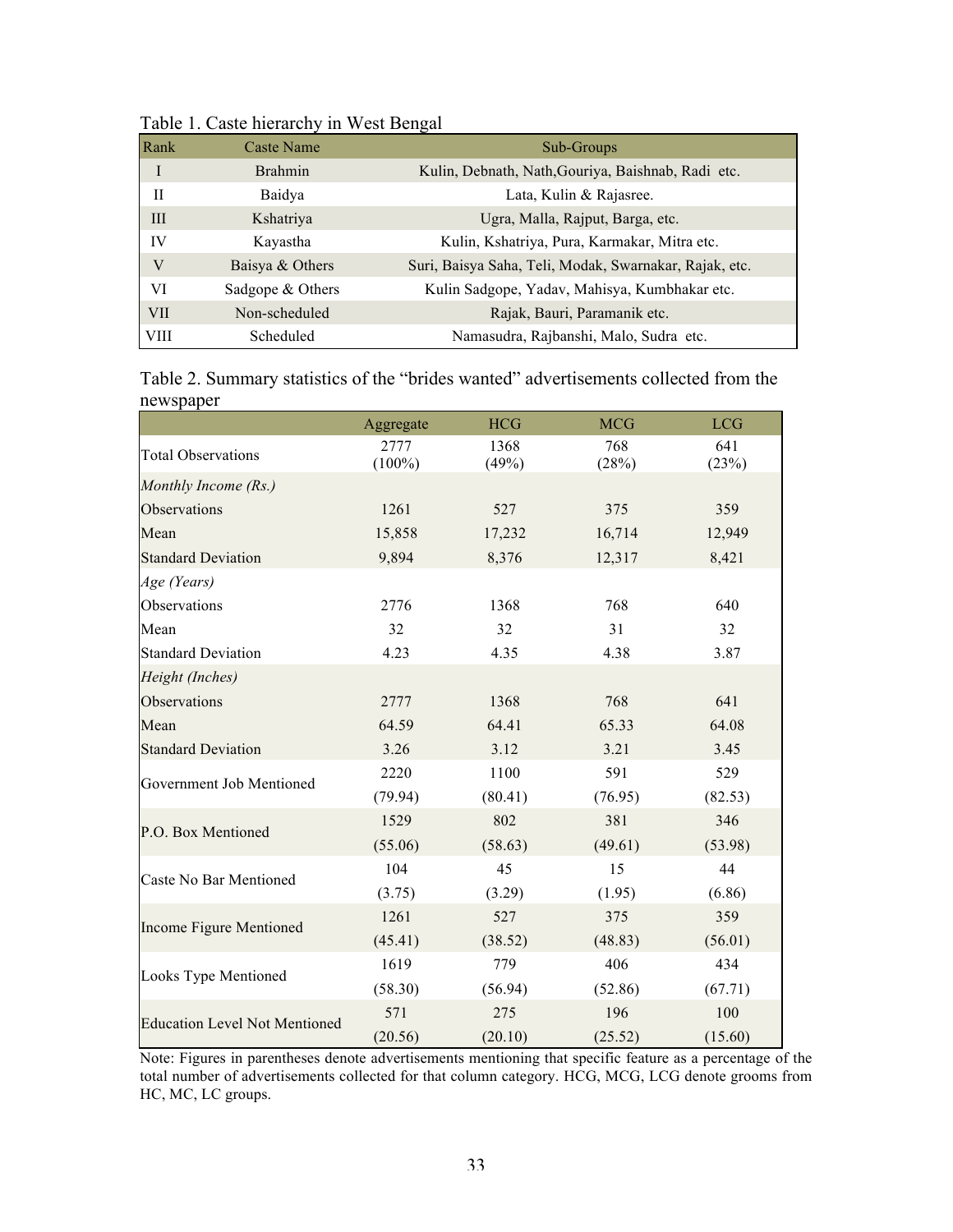|                            | Aggregate | <b>HCR</b> | <b>MCR</b> | <b>LCR</b>     |
|----------------------------|-----------|------------|------------|----------------|
| Number of Responses        | 1123      | 478        | 374        | 271            |
|                            | 100%      | 42.56%     | 33.30%     | 24.14%         |
| Girl Height (Inches)       | 63.2      | 63.4       | 62.9       | 63.5           |
|                            | (2.83)    | (2.98)     | (2.79)     | (2.55)         |
| Girl Age (Years)           | 25.1      | 25.5       | 24.9       | 24.7           |
|                            | (2.27)    | (2.37)     | (2.17)     | (2.09)         |
| <b>Girl Working</b>        | 192       | 89         | 52         | 51             |
|                            | 17.1%     | 7.9%       | 4.6%       | 4.5%           |
| Girl Education < Bachelors | 93        | 24         | 37         | 32             |
|                            | 8.3%      | 2.1%       | 3.3%       | 2.8%           |
| Girl Education = Bachelors | 632       | 267        | 205        | 160            |
|                            | 56.3%     | 23.8%      | 18.3%      | 14.2%          |
| Girl Education > Bachelors | 394       | 185        | 131        | 78             |
|                            | 35.1%     | 16.5%      | 11.7%      | 6.9%           |
| <b>Fair Complexion</b>     | 379       | 168        | 130        | 81             |
|                            | 33.7%     | 14.9%      | 11.6%      | 7.2%           |
| Medium Fair Complexion     | 318       | 125        | 93         | 100            |
|                            | 28.3%     | 11.1%      | 8.3%       | 8.9%           |
| Very Fair Complexion       | 333       | 123        | 128        | 82             |
|                            | 29.7%     | 11.0%      | 11.4%      | 7.3%           |
| Fairly Good-Looking        | 644       | 299        | 196        | 149            |
|                            | 57.3%     | 26.6%      | 17.5%      | 13.3%          |
|                            | 239       | 73         | 100        | 66             |
| Medium Good-Looking        | 21.3%     | 6.5%       | 8.9%       | 5.9%           |
| Very Good-Looking          | 82        | 36         | 22         | 24             |
|                            | 7.3%      | 3.2%       | $2.0\%$    | 2.1%           |
| Number of Siblings         | 2.14      | 2.19       | 2.16       | $\overline{2}$ |
|                            | (0.96)    | (1.01)     | (0.95)     | (0.86)         |
| <b>Unmarried Sisters</b>   | 1.13      | 1.15       | 1.12       | 1.1            |
|                            | (0.34)    | (0.36)     | (0.34)     | (0.30)         |
| <b>Father Absent</b>       | 77        | 24         | 25         | 28             |
|                            | 6.9%      | 2.1%       | 2.2%       | 2.5%           |
|                            | 307       | 116        | 111        | 80             |
| Own House/Apt              | 27.3%     | 10.3%      | 9.9%       | 7.1%           |

Table 3. Summary statistics of selected self-reported attributes of responders

Note: Count and percentages (out of 1123 total responses) reported for categorical variables. Mean and standard deviation (in parentheses) reported for quantitative variables. HCR, MCR, LCR denote responders from HC, MC, LC groups.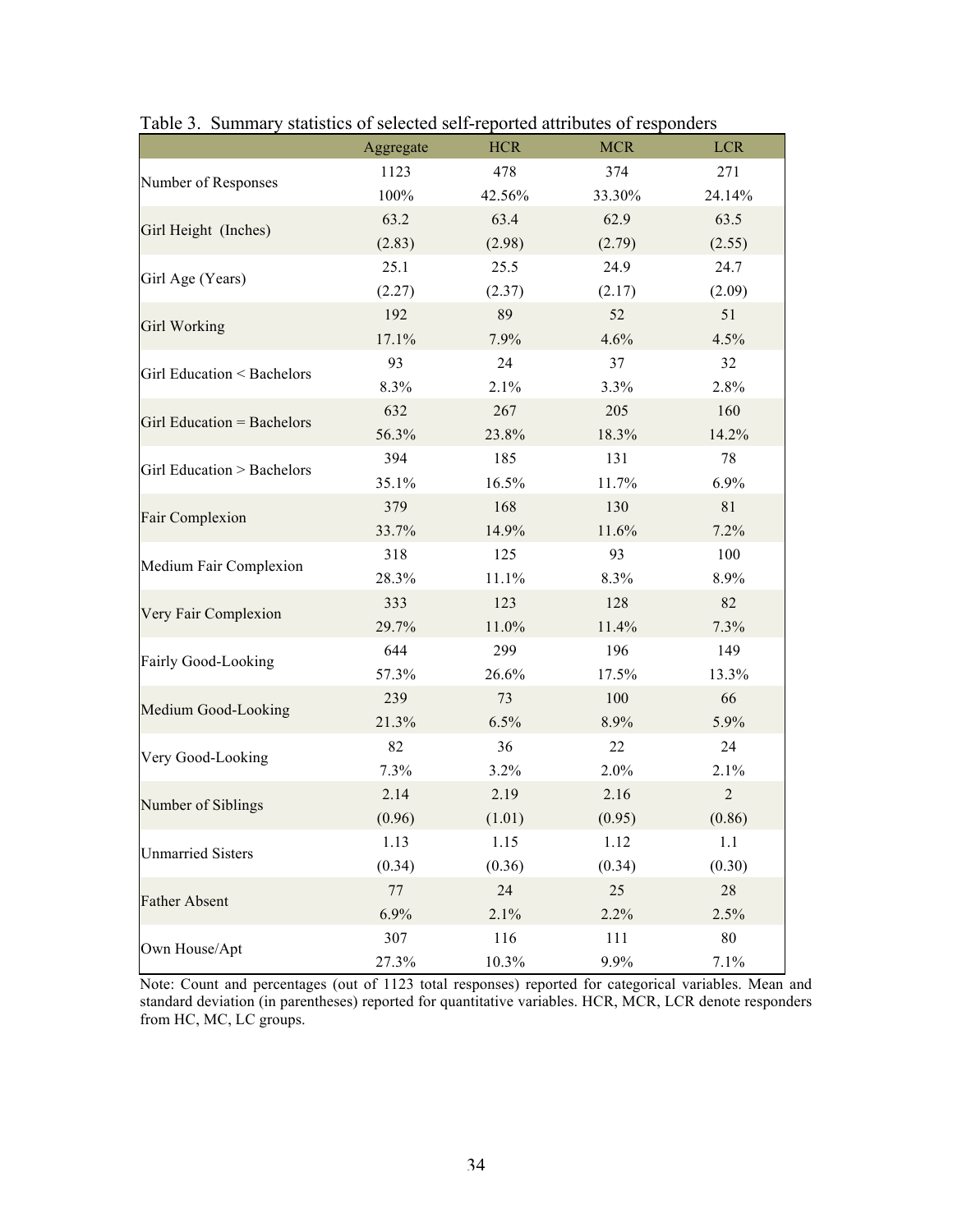|                    | Groom<br>Income    |            | HI         |            |            | MI         |            |            | LI         |            |            | Total      |            |
|--------------------|--------------------|------------|------------|------------|------------|------------|------------|------------|------------|------------|------------|------------|------------|
|                    | Responder<br>Caste | <b>HCR</b> | <b>MCR</b> | <b>LCR</b> | <b>HCR</b> | <b>MCR</b> | <b>LCR</b> | <b>HCR</b> | <b>MCR</b> | <b>LCR</b> | <b>HCR</b> | <b>MCR</b> | <b>LCR</b> |
| Groom MCG<br>Caste | <b>HCG</b>         | 110        | 27         | 3          | 85         | 34         | 7          | 86         | 39         | 21         | 281        | 100        | 31         |
|                    |                    | 66         | 83         | 10         | 29         | 46         | 39         | 21         | 29         | 32         | 116        | 158        | 81         |
|                    | <b>LCG</b>         | 51         | 58         | 69         | 25         | 31         | 45         | 5          | 27         | 45         | 81         | 116        | 159        |
|                    | Total              | 227        | 168        | 82         | 139        | 111        | 91         | 112        | 95         | 98         | 478        | 374        | 271        |

Table 4. Number of responses received by each groom from each responder caste group

| Table 5. Probability of response as a function of groom attributes (LPM estimates) |  |  |
|------------------------------------------------------------------------------------|--|--|
|                                                                                    |  |  |

|              | (1)         | (2)         | (3)           |
|--------------|-------------|-------------|---------------|
|              | <b>HCR</b>  | <b>MCR</b>  | <b>LCR</b>    |
|              | $0.2197***$ | $-0.0000$   | $-0.1550***$  |
| HCG-HI       | (0.0198)    | (0.0190)    | (0.000)       |
| HCG-MI       | $0.1674***$ | 0.0187      | $-0.1402$ *** |
|              | (0.0181)    | (0.0200)    | (0.000)       |
| HCG-LI       | $0.1695***$ | 0.0321      | $-0.0886***$  |
|              | (0.0182)    | (0.0207)    | (0.002)       |
| MCG-HI       | $0.1276***$ | $0.1497***$ | $-0.1292***$  |
|              | (0.0165)    | (0.0253)    | (0.000)       |
| MCG-MI       | $0.0502***$ | $0.0508**$  | $-0.0221$     |
|              | (0.0119)    | (0.0217)    | (0.477)       |
| MCG-LI       | $0.0335***$ | 0.0053      | $-0.0480$     |
|              | (0.0105)    | (0.0193)    | (0.110)       |
| LCG-HI       | $0.0962***$ | $0.0829***$ | $0.0886**$    |
|              | (0.0149)    | (0.0230)    | (0.011)       |
| LCG-MI       | $0.0418***$ | 0.0107      | $-0.0000$     |
|              | (0.0112)    | (0.0196)    | (1.000)       |
| Constant     | $0.0105**$  | $0.0722***$ | $0.1661***$   |
|              | (0.0047)    | (0.0134)    | (0.000)       |
| Observations | 4302        | 3366        | 2439          |
| $R^2$        | 0.05        | 0.02        | 0.058         |

Note: Robust std. errors in parentheses; \* significant at 10%; \*\* significant at 5%; \*\*\* significant at 1%. Of the nine groom types, the excluded groom type in the regression is LCG-LI.

| Table 6. Caste-income tradeoff estimates based on the regression analysis |  |  |  |
|---------------------------------------------------------------------------|--|--|--|
|                                                                           |  |  |  |

| Groom Income                     | н       | MI    | IJ    | Mean<br>(Std.Dev) |               |
|----------------------------------|---------|-------|-------|-------------------|---------------|
|                                  | HCR-MCG | 27.40 | 34.87 | 40.47             | 34.25 (6.55)  |
| Responder Caste -<br>Groom Caste | HCR-LCG | 3595  | 36.56 | 49.33             | 40.61 (7.56)  |
|                                  | MCR-LCG | 22.56 | 17 16 | 0.00              | 13.24 (11.78) |

Note: Figure in each shaded cell denotes on average how much additional monthly income (in Rs. thousand) a given lower-caste groom, belonging to a specific income category, would need in order to compensate a given higher-caste responder group so that that responder responds to him with the same probability as to a groom from her own caste belonging to the same income category.